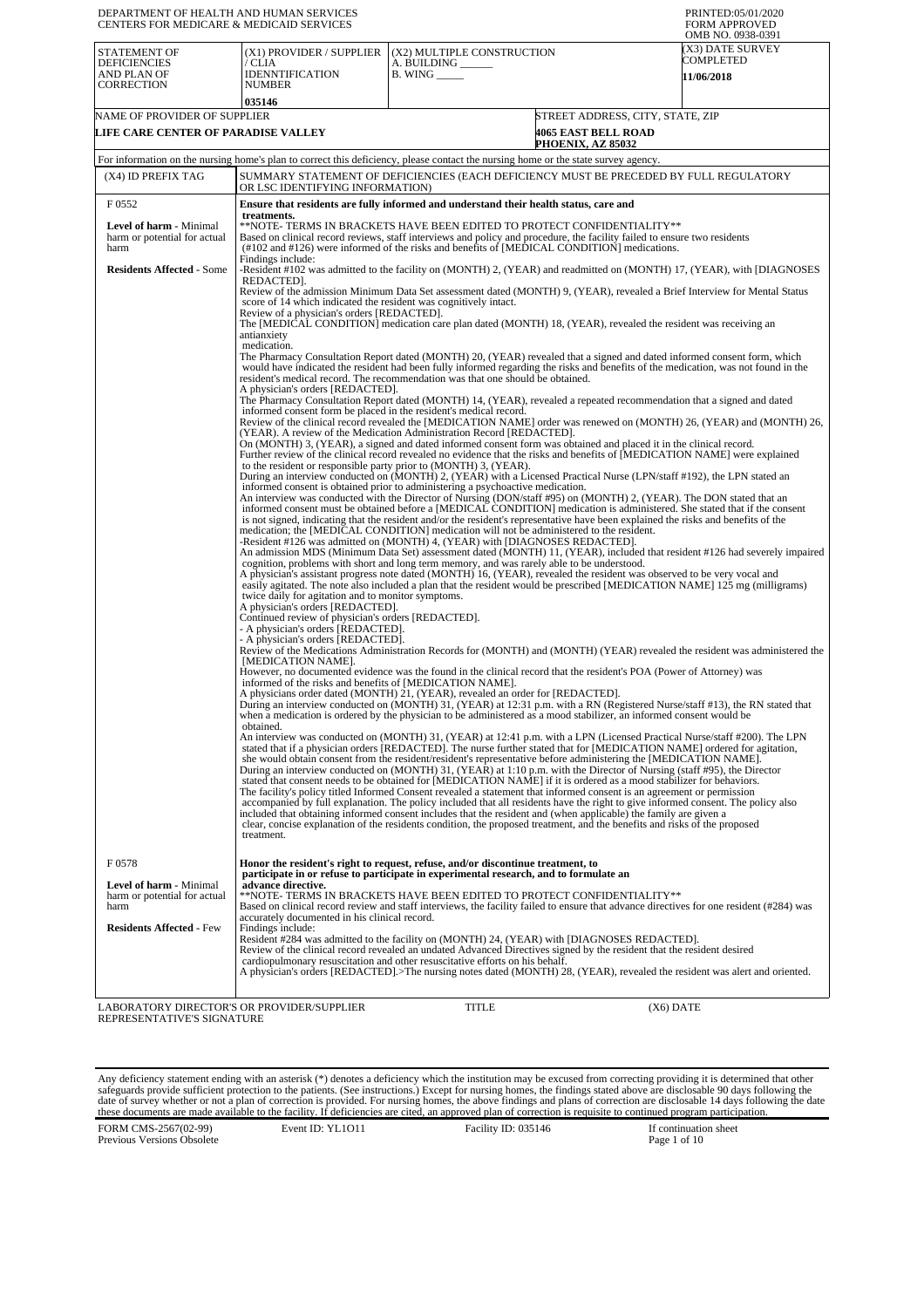| DEPARTMENT OF HEALTH AND HUMAN SERVICES<br>CENTERS FOR MEDICARE & MEDICAID SERVICES                         |                                                                                                                                                                                                                                                                                                                                                                                                                                                                                                                                                                                                                                                                                                                                                                                                                                                                                                                                                                                                                                                                                                                                                                                                                                                                                                                                                                                                                                                                                                                                                                                                                                                                                                                                                                                                                                                                                                                                                                                                                                                                                                                                                                                                                                                                                                                                                                                                                                                                                                                                                                                                                                                                                                                                                                                                                                                                                                                                                                                                                                                                                                                                                                                                                                                                                                                                                                                                                                                                                                                                                                                                                                                                                                                                                                                                                                                                                                                                                                                                                                                                                                                                                                                                                                                                                                                                                                                                                                                                                                                                                                                                                                                                                                                                                                                                                                                                                                                                                                                                                                                                                                                                                                                                                                                                                                                                                                                                                                                                                                                                                                                                                                                                                                                                                                                                                                                                                                                                                                                                                                                                                                                                                                                                                                                                                                                                                                                                                                                                                                                                                                                                                                                                                                                                                                                                                                                                                                                                                                                                                                                                                                                                                                                                                                                                                                                                                                                                                                                                                                                                                                                                                                                                                                                                                                                                                                                                                                                                                                                                                                                                                                                                                                                                                                                                                                                                                                                                                                                                                                                                                                                                                                                                                                                                                                                                                                                                                                                                                                                                                                                |                                                                                                                                    | PRINTED:05/01/2020<br><b>FORM APPROVED</b><br>OMB NO. 0938-0391 |  |
|-------------------------------------------------------------------------------------------------------------|------------------------------------------------------------------------------------------------------------------------------------------------------------------------------------------------------------------------------------------------------------------------------------------------------------------------------------------------------------------------------------------------------------------------------------------------------------------------------------------------------------------------------------------------------------------------------------------------------------------------------------------------------------------------------------------------------------------------------------------------------------------------------------------------------------------------------------------------------------------------------------------------------------------------------------------------------------------------------------------------------------------------------------------------------------------------------------------------------------------------------------------------------------------------------------------------------------------------------------------------------------------------------------------------------------------------------------------------------------------------------------------------------------------------------------------------------------------------------------------------------------------------------------------------------------------------------------------------------------------------------------------------------------------------------------------------------------------------------------------------------------------------------------------------------------------------------------------------------------------------------------------------------------------------------------------------------------------------------------------------------------------------------------------------------------------------------------------------------------------------------------------------------------------------------------------------------------------------------------------------------------------------------------------------------------------------------------------------------------------------------------------------------------------------------------------------------------------------------------------------------------------------------------------------------------------------------------------------------------------------------------------------------------------------------------------------------------------------------------------------------------------------------------------------------------------------------------------------------------------------------------------------------------------------------------------------------------------------------------------------------------------------------------------------------------------------------------------------------------------------------------------------------------------------------------------------------------------------------------------------------------------------------------------------------------------------------------------------------------------------------------------------------------------------------------------------------------------------------------------------------------------------------------------------------------------------------------------------------------------------------------------------------------------------------------------------------------------------------------------------------------------------------------------------------------------------------------------------------------------------------------------------------------------------------------------------------------------------------------------------------------------------------------------------------------------------------------------------------------------------------------------------------------------------------------------------------------------------------------------------------------------------------------------------------------------------------------------------------------------------------------------------------------------------------------------------------------------------------------------------------------------------------------------------------------------------------------------------------------------------------------------------------------------------------------------------------------------------------------------------------------------------------------------------------------------------------------------------------------------------------------------------------------------------------------------------------------------------------------------------------------------------------------------------------------------------------------------------------------------------------------------------------------------------------------------------------------------------------------------------------------------------------------------------------------------------------------------------------------------------------------------------------------------------------------------------------------------------------------------------------------------------------------------------------------------------------------------------------------------------------------------------------------------------------------------------------------------------------------------------------------------------------------------------------------------------------------------------------------------------------------------------------------------------------------------------------------------------------------------------------------------------------------------------------------------------------------------------------------------------------------------------------------------------------------------------------------------------------------------------------------------------------------------------------------------------------------------------------------------------------------------------------------------------------------------------------------------------------------------------------------------------------------------------------------------------------------------------------------------------------------------------------------------------------------------------------------------------------------------------------------------------------------------------------------------------------------------------------------------------------------------------------------------------------------------------------------------------------------------------------------------------------------------------------------------------------------------------------------------------------------------------------------------------------------------------------------------------------------------------------------------------------------------------------------------------------------------------------------------------------------------------------------------------------------------------------------------------------------------------------------------------------------------------------------------------------------------------------------------------------------------------------------------------------------------------------------------------------------------------------------------------------------------------------------------------------------------------------------------------------------------------------------------------------------------------------------------------------------------------------------------------------------------------------------------------------------------------------------------------------------------------------------------------------------------------------------------------------------------------------------------------------------------------------------------------------------------------------------------------------------------------------------------------------------------------------------------------------------------------------------------------------------------------------------------------------------------------------------------------------------------------------------------------------------------------------------------------------------------------------------------------------------------------------------------------------------------------------------------------------------------------------------------------------------------------------------------------------------------------------------------------------------------------|------------------------------------------------------------------------------------------------------------------------------------|-----------------------------------------------------------------|--|
| STATEMENT OF<br><b>DEFICIENCIES</b><br>AND PLAN OF<br><b>CORRECTION</b>                                     | (X1) PROVIDER / SUPPLIER<br>/ CLIA<br><b>IDENNTIFICATION</b><br><b>NUMBER</b><br>035146                                                                                                                                                                                                                                                                                                                                                                                                                                                                                                                                                                                                                                                                                                                                                                                                                                                                                                                                                                                                                                                                                                                                                                                                                                                                                                                                                                                                                                                                                                                                                                                                                                                                                                                                                                                                                                                                                                                                                                                                                                                                                                                                                                                                                                                                                                                                                                                                                                                                                                                                                                                                                                                                                                                                                                                                                                                                                                                                                                                                                                                                                                                                                                                                                                                                                                                                                                                                                                                                                                                                                                                                                                                                                                                                                                                                                                                                                                                                                                                                                                                                                                                                                                                                                                                                                                                                                                                                                                                                                                                                                                                                                                                                                                                                                                                                                                                                                                                                                                                                                                                                                                                                                                                                                                                                                                                                                                                                                                                                                                                                                                                                                                                                                                                                                                                                                                                                                                                                                                                                                                                                                                                                                                                                                                                                                                                                                                                                                                                                                                                                                                                                                                                                                                                                                                                                                                                                                                                                                                                                                                                                                                                                                                                                                                                                                                                                                                                                                                                                                                                                                                                                                                                                                                                                                                                                                                                                                                                                                                                                                                                                                                                                                                                                                                                                                                                                                                                                                                                                                                                                                                                                                                                                                                                                                                                                                                                                                                                                                        | (X2) MULTIPLE CONSTRUCTION<br>A. BUILDING _<br>$B.$ WING $\_\_\_\_\_\_\_\$                                                         | (X3) DATE SURVEY<br>COMPLETED<br>11/06/2018                     |  |
| NAME OF PROVIDER OF SUPPLIER<br><b>LIFE CARE CENTER OF PARADISE VALLEY</b>                                  |                                                                                                                                                                                                                                                                                                                                                                                                                                                                                                                                                                                                                                                                                                                                                                                                                                                                                                                                                                                                                                                                                                                                                                                                                                                                                                                                                                                                                                                                                                                                                                                                                                                                                                                                                                                                                                                                                                                                                                                                                                                                                                                                                                                                                                                                                                                                                                                                                                                                                                                                                                                                                                                                                                                                                                                                                                                                                                                                                                                                                                                                                                                                                                                                                                                                                                                                                                                                                                                                                                                                                                                                                                                                                                                                                                                                                                                                                                                                                                                                                                                                                                                                                                                                                                                                                                                                                                                                                                                                                                                                                                                                                                                                                                                                                                                                                                                                                                                                                                                                                                                                                                                                                                                                                                                                                                                                                                                                                                                                                                                                                                                                                                                                                                                                                                                                                                                                                                                                                                                                                                                                                                                                                                                                                                                                                                                                                                                                                                                                                                                                                                                                                                                                                                                                                                                                                                                                                                                                                                                                                                                                                                                                                                                                                                                                                                                                                                                                                                                                                                                                                                                                                                                                                                                                                                                                                                                                                                                                                                                                                                                                                                                                                                                                                                                                                                                                                                                                                                                                                                                                                                                                                                                                                                                                                                                                                                                                                                                                                                                                                                                | <b>4065 EAST BELL ROAD</b><br>PHOENIX, AZ 85032                                                                                    | STREET ADDRESS, CITY, STATE, ZIP                                |  |
|                                                                                                             |                                                                                                                                                                                                                                                                                                                                                                                                                                                                                                                                                                                                                                                                                                                                                                                                                                                                                                                                                                                                                                                                                                                                                                                                                                                                                                                                                                                                                                                                                                                                                                                                                                                                                                                                                                                                                                                                                                                                                                                                                                                                                                                                                                                                                                                                                                                                                                                                                                                                                                                                                                                                                                                                                                                                                                                                                                                                                                                                                                                                                                                                                                                                                                                                                                                                                                                                                                                                                                                                                                                                                                                                                                                                                                                                                                                                                                                                                                                                                                                                                                                                                                                                                                                                                                                                                                                                                                                                                                                                                                                                                                                                                                                                                                                                                                                                                                                                                                                                                                                                                                                                                                                                                                                                                                                                                                                                                                                                                                                                                                                                                                                                                                                                                                                                                                                                                                                                                                                                                                                                                                                                                                                                                                                                                                                                                                                                                                                                                                                                                                                                                                                                                                                                                                                                                                                                                                                                                                                                                                                                                                                                                                                                                                                                                                                                                                                                                                                                                                                                                                                                                                                                                                                                                                                                                                                                                                                                                                                                                                                                                                                                                                                                                                                                                                                                                                                                                                                                                                                                                                                                                                                                                                                                                                                                                                                                                                                                                                                                                                                                                                                | For information on the nursing home's plan to correct this deficiency, please contact the nursing home or the state survey agency. |                                                                 |  |
| (X4) ID PREFIX TAG                                                                                          | OR LSC IDENTIFYING INFORMATION)                                                                                                                                                                                                                                                                                                                                                                                                                                                                                                                                                                                                                                                                                                                                                                                                                                                                                                                                                                                                                                                                                                                                                                                                                                                                                                                                                                                                                                                                                                                                                                                                                                                                                                                                                                                                                                                                                                                                                                                                                                                                                                                                                                                                                                                                                                                                                                                                                                                                                                                                                                                                                                                                                                                                                                                                                                                                                                                                                                                                                                                                                                                                                                                                                                                                                                                                                                                                                                                                                                                                                                                                                                                                                                                                                                                                                                                                                                                                                                                                                                                                                                                                                                                                                                                                                                                                                                                                                                                                                                                                                                                                                                                                                                                                                                                                                                                                                                                                                                                                                                                                                                                                                                                                                                                                                                                                                                                                                                                                                                                                                                                                                                                                                                                                                                                                                                                                                                                                                                                                                                                                                                                                                                                                                                                                                                                                                                                                                                                                                                                                                                                                                                                                                                                                                                                                                                                                                                                                                                                                                                                                                                                                                                                                                                                                                                                                                                                                                                                                                                                                                                                                                                                                                                                                                                                                                                                                                                                                                                                                                                                                                                                                                                                                                                                                                                                                                                                                                                                                                                                                                                                                                                                                                                                                                                                                                                                                                                                                                                                                                | SUMMARY STATEMENT OF DEFICIENCIES (EACH DEFICIENCY MUST BE PRECEDED BY FULL REGULATORY                                             |                                                                 |  |
| F0578<br>Level of harm - Minimal<br>harm or potential for actual<br>harm<br><b>Residents Affected - Few</b> | (continued from page 1)<br>During an interview conducted on (MONTH) 31, (YEAR) at 3:15 p.m. with a licensed practical nurse (LPN/staff #152), she<br>stated that regarding the advance directives and the physician's orders [REDACTED]. The LPN was unable to state when the<br>advanced directive was signed by the resident, but did say that according to her notes the resident was a full code.<br>An interview was conducted on (MONTH) 31, (YEAR) at 3:30 p.m. with a LPN (staff #80), who stated that there was a<br>discrepancy with the resident's advance directives and the physician's orders [REDACTED]. The LPN further stated that the<br>advanced directive was completed when the resident was admitted.<br>During an interview conducted on (MONTH) 1, (YEAR) at 10:19 a.m. with the Director of Nursing (DON/staff #95), she stated<br>that the admitting nurse completes the advanced directive on admission and puts it in the clinical record for the physician to review.<br>The DON stated that the Do Not Resuscitate order in the chart was a transcription error by the nurse when she<br>was entering the order into the electronic medical record.                                                                                                                                                                                                                                                                                                                                                                                                                                                                                                                                                                                                                                                                                                                                                                                                                                                                                                                                                                                                                                                                                                                                                                                                                                                                                                                                                                                                                                                                                                                                                                                                                                                                                                                                                                                                                                                                                                                                                                                                                                                                                                                                                                                                                                                                                                                                                                                                                                                                                                                                                                                                                                                                                                                                                                                                                                                                                                                                                                                                                                                                                                                                                                                                                                                                                                                                                                                                                                                                                                                                                                                                                                                                                                                                                                                                                                                                                                                                                                                                                                                                                                                                                                                                                                                                                                                                                                                                                                                                                                                                                                                                                                                                                                                                                                                                                                                                                                                                                                                                                                                                                                                                                                                                                                                                                                                                                                                                                                                                                                                                                                                                                                                                                                                                                                                                                                                                                                                                                                                                                                                                                                                                                                                                                                                                                                                                                                                                                                                                                                                                                                                                                                                                                                                                                                                                                                                                                                                                                                                                                                                                                                                                                                                                                                                                                                                                                                                                                                                                                                                                                                                                                                                                                                                                                                                                                                                              |                                                                                                                                    |                                                                 |  |
| F0600<br>Level of harm - Actual<br>harm<br><b>Residents Affected - Few</b>                                  | Protect each resident from all types of abuse such as physical, mental, sexual abuse,<br>physical punishment, and neglect by anybody.<br>**NOTE-TERMS IN BRACKETS HAVE BEEN EDITED TO PROTECT CONFIDENTIALITY**<br>Based on clinical record review, staff interviews, personnel files, hospital documentation and policy review, the facility<br>failed to ensure one resident (#71) was free from neglect.<br>Findings include:<br>Resident #71 was admitted to the facility on (MONTH) 11, 2008, with [DIAGNOSES REDACTED].<br>A quarterly Minimum Data Set (MDS) assessment dated (MONTH) 22, (YEAR) included a Brief Interview for Mental Status score of<br>15, which indicated the resident was cognitively intact. The MDS assessed the resident to require extensive assistance with bed<br>mobility, transfers and hygiene.<br>Review of a care plan for at risk for respiratory distress due to [MEDICAL CONDITION] revealed to maintain a patent airway<br>and have minimal episodes of shortness of breath and no respiratory distress. Approaches included to encourage/assist<br>resident to an upright position when short of breath, observe and report signs and symptoms of respiratory distress (i.e.,<br>confusion, rapid breathing, blue lips, sweating, and reports that he cannot breathe) notify physician with changes in lung<br>sounds or increased episodes of shortness of breath, administer oxygen as ordered, and monitor for signs and symptoms of<br>respiratory distress.<br>A handwritten nursing note dated (MONTH) 24, (YEAR) at 1:30 p.m. by a licensed practical nurse (staff #29) included the<br>following: Resident awake, disoriented, unable to verbalize, mumbles words slurred speech. Breathing labored. Pulse ox @<br>80% RA (room air). Put resident on 10 liters of oxygen via mask and head of bed up. Skin cold and clammy. Blood pressure<br>was 160/100, heart rate at 110, respirations at 26, and temperature was 99.5 (axillary). Resident is full code and 911 was<br>called. Physician was notified and in agreement with sending resident out to the emergency room. Pulse ox went up to 93%<br>on 10 liters of oxygen.<br>Review of a change in condition nursing progress note dated (MONTH) 24, (YEAR) and entered at 3:06 p.m. by staff #205<br>(registered nurse) revealed the following: Resident started getting lethargic and disoriented this morning. Around 12:30<br>p.m. as two Certified Nursing Assistants (CNAs) were cleaning him he started to go unresponsive. Only awakened with sternal rub.<br>Pulse ox started getting lower into the 80's and put 2 Liters of oxygen on him and the pulse ox went back up into the<br>90's. Temperature was 100. Blood pressure was 92/50. Reported to physician and Emergency Medical Services (EMS) was called<br>and intravenous fluids were started. Resident did not awaken easily even with a sternal rub. Other nurses were assisting<br>with assessing the resident until 911 was called and he was transferred to the hospital. He was last seen normal and<br>baseline last night.<br>An addendum nursing note dated 6/24/18 and signed by staff #205 at 5:35 p.m. included the following: Resident was slightly<br>altered around 6 am to 11 am and then progressively got worse at 12:30 p.m. where his condition was significantly noticed.<br>According to the hospital records dated (MONTH) 24, (YEAR), the resident was brought to the emergency room due to acute<br>onset of altered mental status. Upon arrival the patient was in obvious acute [MEDICAL CONDITION] and was intubated<br>accordingly. The resident was then admitted and sent to the intensive care unit for acute [MEDICAL CONDITION] and the need<br>for mechanical ventilation.<br>An interview was conducted with the Administrator (staff #209) on (MONTH) 1, (YEAR) at 11:30 a.m. She stated that she had no<br>knowledge of an allegation of neglect between resident #71 and staff #205, therefore she did not complete an investigation. She stated<br>that all allegations of neglect need to be investigated immediately.<br>An interview was conducted on (MONTH) 2, (YEAR) at 8:50 a.m. with the Assistant Director of Nursing (staff #37). She stated<br>that she was a witness when the prior Director of Nursing (DON) interviewed staff #205 regarding the incident with resident #71. She<br>stated the DON told staff #205 that resident #71 had a change of condition and when a CNA (staff #39) told her<br>(staff #205) to check on the resident right away, she did not respond to the request. She stated that staff #39 had to go<br>to the first floor and get another nurse to assess the resident, and the resident was then sent out to the emergency room<br>via 911.<br>A phone call was placed to staff #205 on (MONTH) 2, (YEAR) at 9:14 a.m. She stated that she could not remember if she had<br>been involved with this incident and had been terminated. Although she agreed to discuss the issue later in the day, she<br>did not answer the telephone during multiple attempts.<br>A review of the personnel file for staff #205 revealed she resigned effective (MONTH) 3, (YEAR) and was not eligible for<br>rehire. Staff #205 had a license that was active and in good standing and there was evidence that she had been provided<br>education and training on abuse and neglect. In addition, staff #205 had been provided a RN job description which was<br>signed by her. The job description contained the following: 2) The nurse must possess the ability to make independent<br>decisions when circumstances warrant such action. 3) The nurse must be able to evaluate resident needs through ongoing<br>assessment based on changes in the resident's condition.<br>An interview was conducted with CNA (staff #39) on (MONTH) 2, (YEAR) at 9:45 a.m. She stated that she knew the resident very<br>well, as he had been in the facility for many years. She stated on the day of the incident with resident #71, she was not<br>assigned to provide direct care to him, however, she made the time to check on the resident. Staff #39 said that at<br>approximately 1:00 p.m. on (MONTH) 24, (YEAR), she checked on the resident and he was not right. She said that when she<br>tried to talk to him he did not respond. She said she shook him but he did not respond. She stated she quickly found the<br>nurse (staff #205) and told her she needed to come to the resident's room right away to check him, as he was not doing<br>well. Staff #39 stated that staff #205 told her that maybe the resident had too much medicine and it just made him sleepy.<br>Staff #39 said that she asked staff #205 if she was going to do anything about the situation and staff #205 told her No.<br>Staff #39 stated she then quickly ran to the first floor of the facility and found a Licensed Practical Nurse (LPN/staff<br>#29), who came right away and called 911. Staff #39 stated that when staff #205 refused to come and look at the resident it was not<br>right. She stated that she told the Assistant Director of Nursing (ADON/staff #37) about the incident.<br>An interview was conducted with staff #37 on (MONTH) 2, (YEAR) at 1:52 p.m. She stated that staff #205 did not go to the<br>resident's room, even though staff #39 asked her to check on the resident right away. She said that staff #29 came from the first floor<br>to help.<br>An interview was conducted with staff #29 on (MONTH) 2, (YEAR) at 2:39 p.m. She stated that she recalled the incident with<br>resident #71, who resided on the second floor of the facility. Staff #29 stated she was working on the first floor on the<br>day of the incident. She said that staff #39 came to her and asked her to come right away to check on resident #71. Staff<br>#29 stated that the CNA said that she told staff #205 to check on the resident and staff #205 told her that she was not<br>going to go to the resident's room. Staff #29 stated the resident had slurred speech, was mumbling and made no sense. She<br>stated she immediately called the physician, 911 was called and the resident was sent out to the emergency room. Staff #29 stated she<br>tried to talk with staff #205, because staff #205 had not done anything for the resident. She stated that this<br>would be neglect. Staff #29 stated that she notified the prior DON of the incident.<br>An interview was conducted with the current DON (staff #95) on (MONTH) 2, (YEAR) at 3:15 p.m. She stated that a nurse not<br>providing care to a resident in distress would be considered neglect and did not meet the standards of nursing practice.<br>Review of a facility policy regarding Neglect revealed the following: Neglect is failure to provide goods and services<br>necessary to avoid physical harm. All residents have the right to be free from neglect. It is the policy and practice of |                                                                                                                                    |                                                                 |  |
|                                                                                                             |                                                                                                                                                                                                                                                                                                                                                                                                                                                                                                                                                                                                                                                                                                                                                                                                                                                                                                                                                                                                                                                                                                                                                                                                                                                                                                                                                                                                                                                                                                                                                                                                                                                                                                                                                                                                                                                                                                                                                                                                                                                                                                                                                                                                                                                                                                                                                                                                                                                                                                                                                                                                                                                                                                                                                                                                                                                                                                                                                                                                                                                                                                                                                                                                                                                                                                                                                                                                                                                                                                                                                                                                                                                                                                                                                                                                                                                                                                                                                                                                                                                                                                                                                                                                                                                                                                                                                                                                                                                                                                                                                                                                                                                                                                                                                                                                                                                                                                                                                                                                                                                                                                                                                                                                                                                                                                                                                                                                                                                                                                                                                                                                                                                                                                                                                                                                                                                                                                                                                                                                                                                                                                                                                                                                                                                                                                                                                                                                                                                                                                                                                                                                                                                                                                                                                                                                                                                                                                                                                                                                                                                                                                                                                                                                                                                                                                                                                                                                                                                                                                                                                                                                                                                                                                                                                                                                                                                                                                                                                                                                                                                                                                                                                                                                                                                                                                                                                                                                                                                                                                                                                                                                                                                                                                                                                                                                                                                                                                                                                                                                                                                |                                                                                                                                    |                                                                 |  |
| FORM CMS-2567(02-99)                                                                                        | Event ID: YL1011                                                                                                                                                                                                                                                                                                                                                                                                                                                                                                                                                                                                                                                                                                                                                                                                                                                                                                                                                                                                                                                                                                                                                                                                                                                                                                                                                                                                                                                                                                                                                                                                                                                                                                                                                                                                                                                                                                                                                                                                                                                                                                                                                                                                                                                                                                                                                                                                                                                                                                                                                                                                                                                                                                                                                                                                                                                                                                                                                                                                                                                                                                                                                                                                                                                                                                                                                                                                                                                                                                                                                                                                                                                                                                                                                                                                                                                                                                                                                                                                                                                                                                                                                                                                                                                                                                                                                                                                                                                                                                                                                                                                                                                                                                                                                                                                                                                                                                                                                                                                                                                                                                                                                                                                                                                                                                                                                                                                                                                                                                                                                                                                                                                                                                                                                                                                                                                                                                                                                                                                                                                                                                                                                                                                                                                                                                                                                                                                                                                                                                                                                                                                                                                                                                                                                                                                                                                                                                                                                                                                                                                                                                                                                                                                                                                                                                                                                                                                                                                                                                                                                                                                                                                                                                                                                                                                                                                                                                                                                                                                                                                                                                                                                                                                                                                                                                                                                                                                                                                                                                                                                                                                                                                                                                                                                                                                                                                                                                                                                                                                                               | Facility ID: 035146                                                                                                                | If continuation sheet                                           |  |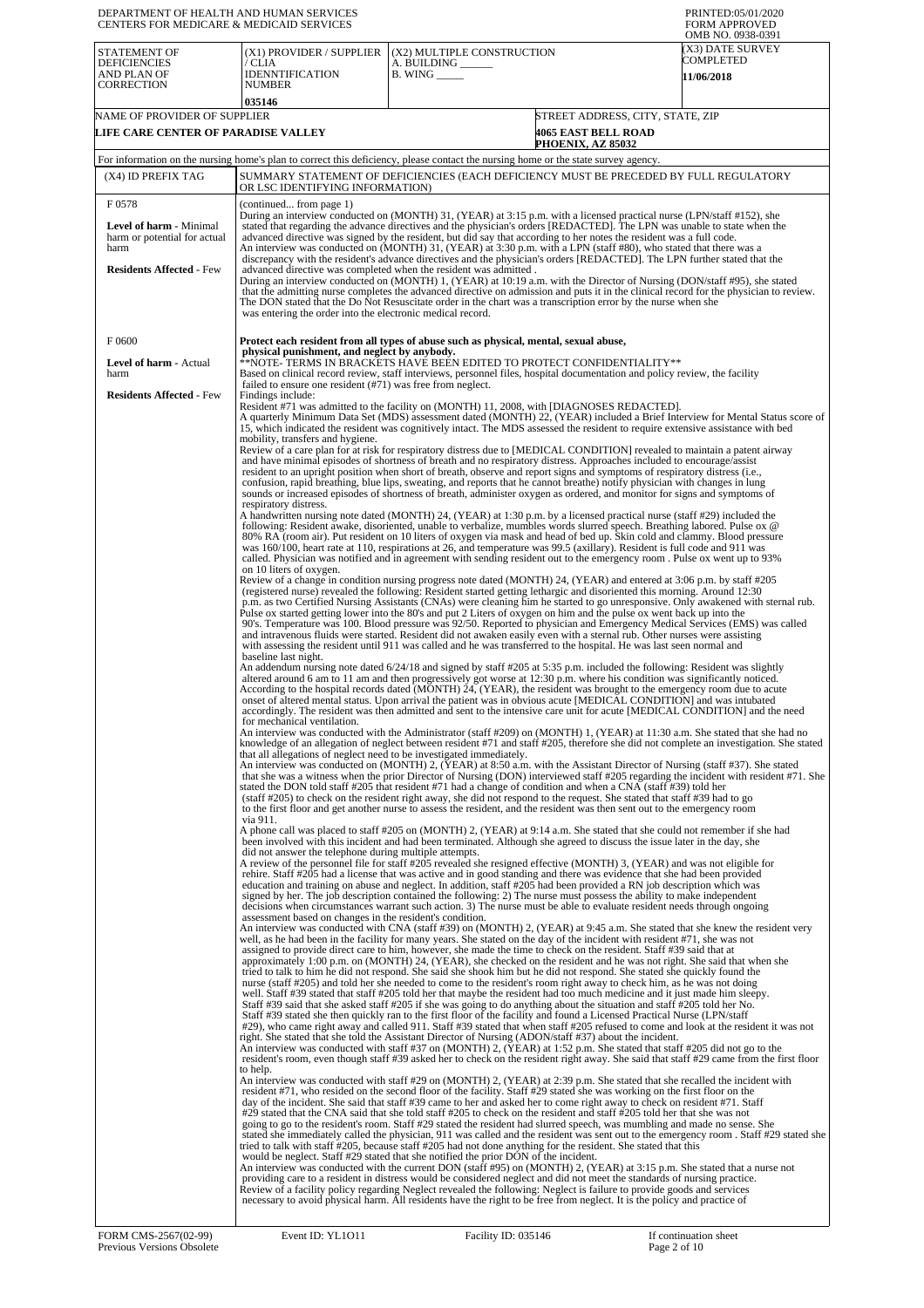| DEPARTMENT OF HEALTH AND HUMAN SERVICES<br>CENTERS FOR MEDICARE & MEDICAID SERVICES                         |                                                                                                                                                                                                                                                                         |                                                                                                                                                                                                                                                                                                                                                                                                                                                                                                                                                                                                                                                                                                                                                                                                                                                                                                                                                                                                                                                                                                                                                                                                                                                                                                                                                                                                                                                                                                                                                                                                                                            | PRINTED:05/01/2020<br><b>FORM APPROVED</b><br>OMB NO. 0938-0391                                                                        |
|-------------------------------------------------------------------------------------------------------------|-------------------------------------------------------------------------------------------------------------------------------------------------------------------------------------------------------------------------------------------------------------------------|--------------------------------------------------------------------------------------------------------------------------------------------------------------------------------------------------------------------------------------------------------------------------------------------------------------------------------------------------------------------------------------------------------------------------------------------------------------------------------------------------------------------------------------------------------------------------------------------------------------------------------------------------------------------------------------------------------------------------------------------------------------------------------------------------------------------------------------------------------------------------------------------------------------------------------------------------------------------------------------------------------------------------------------------------------------------------------------------------------------------------------------------------------------------------------------------------------------------------------------------------------------------------------------------------------------------------------------------------------------------------------------------------------------------------------------------------------------------------------------------------------------------------------------------------------------------------------------------------------------------------------------------|----------------------------------------------------------------------------------------------------------------------------------------|
| <b>STATEMENT OF</b><br><b>DEFICIENCIES</b><br>AND PLAN OF<br><b>CORRECTION</b>                              | (X1) PROVIDER / SUPPLIER<br>/ CLIA<br><b>IDENNTIFICATION</b><br><b>NUMBER</b><br>035146                                                                                                                                                                                 | (X2) MULTIPLE CONSTRUCTION<br>A. BUILDING<br>$B.$ WING $\_\_\_\_\_\_\_\$                                                                                                                                                                                                                                                                                                                                                                                                                                                                                                                                                                                                                                                                                                                                                                                                                                                                                                                                                                                                                                                                                                                                                                                                                                                                                                                                                                                                                                                                                                                                                                   | (X3) DATE SURVEY<br>COMPLETED<br><b>11/06/2018</b>                                                                                     |
| NAME OF PROVIDER OF SUPPLIER<br>LIFE CARE CENTER OF PARADISE VALLEY                                         |                                                                                                                                                                                                                                                                         | <b>4065 EAST BELL ROAD</b><br><b>PHOENIX, AZ 85032</b>                                                                                                                                                                                                                                                                                                                                                                                                                                                                                                                                                                                                                                                                                                                                                                                                                                                                                                                                                                                                                                                                                                                                                                                                                                                                                                                                                                                                                                                                                                                                                                                     | STREET ADDRESS, CITY, STATE, ZIP                                                                                                       |
| (X4) ID PREFIX TAG                                                                                          |                                                                                                                                                                                                                                                                         | For information on the nursing home's plan to correct this deficiency, please contact the nursing home or the state survey agency.<br>SUMMARY STATEMENT OF DEFICIENCIES (EACH DEFICIENCY MUST BE PRECEDED BY FULL REGULATORY                                                                                                                                                                                                                                                                                                                                                                                                                                                                                                                                                                                                                                                                                                                                                                                                                                                                                                                                                                                                                                                                                                                                                                                                                                                                                                                                                                                                               |                                                                                                                                        |
| F0600<br>Level of harm - Actual                                                                             | OR LSC IDENTIFYING INFORMATION)<br>(continued from page 2)<br>this facility that all residents be free of neglect.                                                                                                                                                      |                                                                                                                                                                                                                                                                                                                                                                                                                                                                                                                                                                                                                                                                                                                                                                                                                                                                                                                                                                                                                                                                                                                                                                                                                                                                                                                                                                                                                                                                                                                                                                                                                                            |                                                                                                                                        |
| harm<br><b>Residents Affected - Few</b>                                                                     |                                                                                                                                                                                                                                                                         |                                                                                                                                                                                                                                                                                                                                                                                                                                                                                                                                                                                                                                                                                                                                                                                                                                                                                                                                                                                                                                                                                                                                                                                                                                                                                                                                                                                                                                                                                                                                                                                                                                            |                                                                                                                                        |
| F0609<br>Level of harm - Minimal                                                                            | investigation to proper authorities.                                                                                                                                                                                                                                    | Timely report suspected abuse, neglect, or theft and report the results of the<br>**NOTĒ- TERMŠ IN BRACKETS HAVE BEEN EDITED TO PROTECT CONFIDENTIALITY**                                                                                                                                                                                                                                                                                                                                                                                                                                                                                                                                                                                                                                                                                                                                                                                                                                                                                                                                                                                                                                                                                                                                                                                                                                                                                                                                                                                                                                                                                  |                                                                                                                                        |
| harm or potential for actual<br>harm                                                                        | Findings include:                                                                                                                                                                                                                                                       | Based on clinical record review, staff interviews, hospital documentation and policy review, the facility failed to report<br>an incident of neglect involving one resident (#71) to the State Survey Agency.                                                                                                                                                                                                                                                                                                                                                                                                                                                                                                                                                                                                                                                                                                                                                                                                                                                                                                                                                                                                                                                                                                                                                                                                                                                                                                                                                                                                                              |                                                                                                                                        |
| <b>Residents Affected - Few</b>                                                                             | on 10 liters of oxygen.<br>baseline last night.                                                                                                                                                                                                                         | Resident #71 was admitted to the facility on (MONTH) 11, 2008, with [DIAGNOSES REDACTED].<br>A handwritten nursing note dated (MONTH) 24, (YEAR) at 1:30 p.m. by a licensed practical nurse (staff #29) included the<br>following: Resident awake, disoriented, unable to verbalize, mumbles words slurred speech. Breathing labored. Pulse ox @<br>80% RA (room air). Put resident on 10 liters of oxygen via mask and head of bed up. Skin cold and clammy. Blood pressure<br>was 160/100, heart rate at 110, respirations at 26, and temperature was 99.5 (axillary). Resident is full code and 911 was<br>called. Physician was notified and in agreement with sending resident out to the emergency room. Pulse ox went up to 93%<br>Review of a change in condition nursing progress note dated (MONTH) 24, (YEAR) and entered at 3:06 p.m. by staff #205<br>(registered nurse) revealed the following: Resident started getting lethargic and disoriented this morning. Around 12:30<br>p.m. as two Certified Nursing Assistants (CNAs) were cleaning him he started to go unresponsive. Only awakened with sternal rub.<br>Pulse ox started getting lower into the 80's and put 2 Liters of oxygen on him and the pulse ox went back up into the<br>90's. Temperature was 100. Blood pressure was 92/50. Reported to physician and Emergency Medical Services (EMS) was called<br>and intravenous fluids were started. Resident did not awaken easily even with a sternal rub. Other nurses were assisting<br>with assessing the resident until 911 was called and he was transferred to the hospital. He was last seen normal and |                                                                                                                                        |
|                                                                                                             | for mechanical ventilation.                                                                                                                                                                                                                                             | An addendum nursing note dated 6/24/18 and signed by staff #205 at 5:35 p.m. included the following: Resident was slightly<br>altered around 6 am to 11 am and then progressively got worse at 12:30 p.m. where his condition was significantly noticed.<br>According to the hospital records dated (MONTH) 24, (YEAR), the resident was brought to the emergency room due to acute<br>onset of altered mental status. Upon arrival the patient was in obvious acute [MEDICAL CONDITION] and was intubated<br>accordingly. The resident was then admitted and sent to the intensive care unit for acute [MEDICAL CONDITION] and the need<br>An interview was conducted with the Administrator (staff #209) on (MONTH) 1, (YEAR) at 11:30 a.m. She stated that she had no                                                                                                                                                                                                                                                                                                                                                                                                                                                                                                                                                                                                                                                                                                                                                                                                                                                                   |                                                                                                                                        |
|                                                                                                             | Agency.                                                                                                                                                                                                                                                                 | knowledge of the allegation of neglect between resident #71 and staff #205, therefore she did not report it to the State<br>neglect has to be immediately reported to the DON and Administrator, who then notify all of the mandated agencies. She<br>stated she did not have any documentation from the prior DON regarding this incident.<br>Review of a facility policy on Neglect revealed that all personnel will promptly report any incident or suspected incident<br>of resident abuse/neglect to facility administration. The policy also included that Federal requirements mandate that<br>facilities must ensure all allegations of neglect are immediately reported to the State Survey Agency.                                                                                                                                                                                                                                                                                                                                                                                                                                                                                                                                                                                                                                                                                                                                                                                                                                                                                                                               | An interview was conducted with the Director of Nursing (DON/staff #95) on (MONTH) 2, (YEAR). She stated that any allegation of        |
| F0610<br>Level of harm - Minimal<br>harm or potential for actual<br>harm<br><b>Residents Affected - Few</b> | Respond appropriately to all alleged violations.<br>investigate an allegation of neglect for one resident (#71).<br>Findings include:                                                                                                                                   | **NOTE- TĒRMS IN BRACKETS HAVE BEEN EDITED TO PROTECT CONFIDENTIALITY**<br>Based on clinical record review, staff interviews, hospital documentation and policy review, the facility failed to<br>Resident #71 was admitted to the facility on (MONTH) 11, 2008, with [DIAGNOSES REDACTED].<br>A handwritten nursing note dated (MONTH) 24, (YEAR) at 1:30 p.m. by a licensed practical nurse (staff #29) included the<br>following: Resident awake, disoriented, unable to verbalize, mumbles words slurred speech. Breathing labored. Pulse ox @                                                                                                                                                                                                                                                                                                                                                                                                                                                                                                                                                                                                                                                                                                                                                                                                                                                                                                                                                                                                                                                                                         |                                                                                                                                        |
|                                                                                                             | on 10 liters of oxygen.<br>baseline last night.                                                                                                                                                                                                                         | 80% RA (room air). Put resident on 10 liters of oxygen via mask and head of bed up. Skin cold and clammy. Blood pressure<br>was 160/100, heart rate at 110, respirations at 26, and temperature was 99.5 (axillary). Resident is full code and 911 was<br>called. Physician was notified and in agreement with sending resident out to the emergency room. Pulse ox went up to 93%<br>Review of a change in condition nursing progress note dated (MONTH) 24, (YEAR) and entered at 3:06 p.m. by staff #205<br>(registered nurse) revealed the following: Resident started getting lethargic and disoriented this morning. Around 12:30<br>p.m. as two Certified Nursing Assistants (CNAs) were cleaning him he started to go unresponsive. Only awakened with sternal rub.<br>Pulse ox started getting lower into the 80's and put 2 Liters of oxygen on him and the pulse ox went back up into the<br>90's. Temperature was 100. Blood pressure was 92/50. Reported to physician and Emergency Medical Services (EMS) was called<br>and intravenous fluids were started. Resident did not awaken easily even with a sternal rub. Other nurses were assisting<br>with assessing the resident until 911 was called and he was transferred to the hospital. He was last seen normal and                                                                                                                                                                                                                                                                                                                                                     |                                                                                                                                        |
|                                                                                                             | for mechanical ventilation.<br>that all allegations of neglect need to be investigated immediately.                                                                                                                                                                     | An addendum nursing note dated 6/24/18 and signed by staff #205 at 5:35 p.m. included the following: Resident was slightly<br>altered around 6 am to 11 am and then progressively got worse at 12:30 p.m. where his condition was significantly noticed.<br>According to the hospital records dated (MONTH) 24, (YEAR), the resident was brought to the emergency room due to acute<br>onset of altered mental status. Upon arrival the patient was in obvious acute [MEDICAL CONDITION] and was intubated<br>accordingly. The resident was then admitted and sent to the intensive care unit for acute [MEDICAL CONDITION] and the need<br>An interview was conducted with the Administrator (staff #209) on (MONTH) 1, (YEAR) at 11:30 a.m. She stated that she had no<br>Review of a policy regarding Neglect revealed the following: Review of a facility policy regarding Neglect revealed the<br>following: Neglect is failure to provide goods and services necessary to avoid physical harm. All residents have the right<br>to be free from neglect. The policy included that all allegations of neglect will be promptly and thoroughly investigated.                                                                                                                                                                                                                                                                                                                                                                                                                                                                            | knowledge of an allegation of neglect between resident #71 and staff #205, therefore she did not complete an investigation. She stated |
| F0641<br>Level of harm - Minimal                                                                            | Ensure each resident receives an accurate assessment.                                                                                                                                                                                                                   | **NOTE- TERMS IN BRACKETS HAVE BEEN EDITED TO PROTECT CONFIDENTIALITY**<br>Based on clinical record review, staff interviews, and policy review, the facility failed to ensure a Minimum Data Set (MDS)                                                                                                                                                                                                                                                                                                                                                                                                                                                                                                                                                                                                                                                                                                                                                                                                                                                                                                                                                                                                                                                                                                                                                                                                                                                                                                                                                                                                                                    |                                                                                                                                        |
| harm or potential for actual<br>harm<br><b>Residents Affected - Few</b>                                     | assessment was accurate for one resident (#128).<br>Findings include:<br>with [DIAGNOSES REDACTED].<br>home or apartment with no home health services.<br>unplanned discharge to an acute hospital.<br>that the expectation is that MDS assessments should be accurate. | Review of the resident's face sheet revealed the resident was discharged on (MONTH) 13, (YEAR) at 8:08 a.m. to a private<br>However, the discharge-return not anticipated MDS assessment dated (MONTH) 13, (YEAR), revealed the resident had an<br>An interview was conducted with a MDS nurse (staff #86) on (MONTH) 1, (YEAR) at 1:09 p.m., who stated that she interviews<br>the resident/family and staff and reviews documentation from the hospital, physician's orders [REDACTED]. to obtain<br>information to complete the MDS assessment. Staff #86 stated that the resident's discharge MDS assessment should have been<br>coded as discharged to the community, rather than to an acute hospital.<br>During an interview conducted with the Director of Nursing (DON/staff #95) on (MONTH) 2, (YEAR) at 12:17 p.m., she stated<br>Review of the facility's policy titled, Certification of Accuracy of the MDS revealed the purpose is To obtain the signature of all<br>person who completed any part of the MDS. Legally, it is an attestation that to the best of your knowledge, the                                                                                                                                                                                                                                                                                                                                                                                                                                                                                                                                        | Resident #128 was admitted to the facility on (MONTH) 12, (YEAR), and discharged (MONTH) 13, (YEAR) against medical advice             |
| FORM CMS-2567(02-99)<br>Previous Versions Obsolete                                                          | Event ID: YL1011                                                                                                                                                                                                                                                        | Facility ID: 035146                                                                                                                                                                                                                                                                                                                                                                                                                                                                                                                                                                                                                                                                                                                                                                                                                                                                                                                                                                                                                                                                                                                                                                                                                                                                                                                                                                                                                                                                                                                                                                                                                        | If continuation sheet<br>Page 3 of 10                                                                                                  |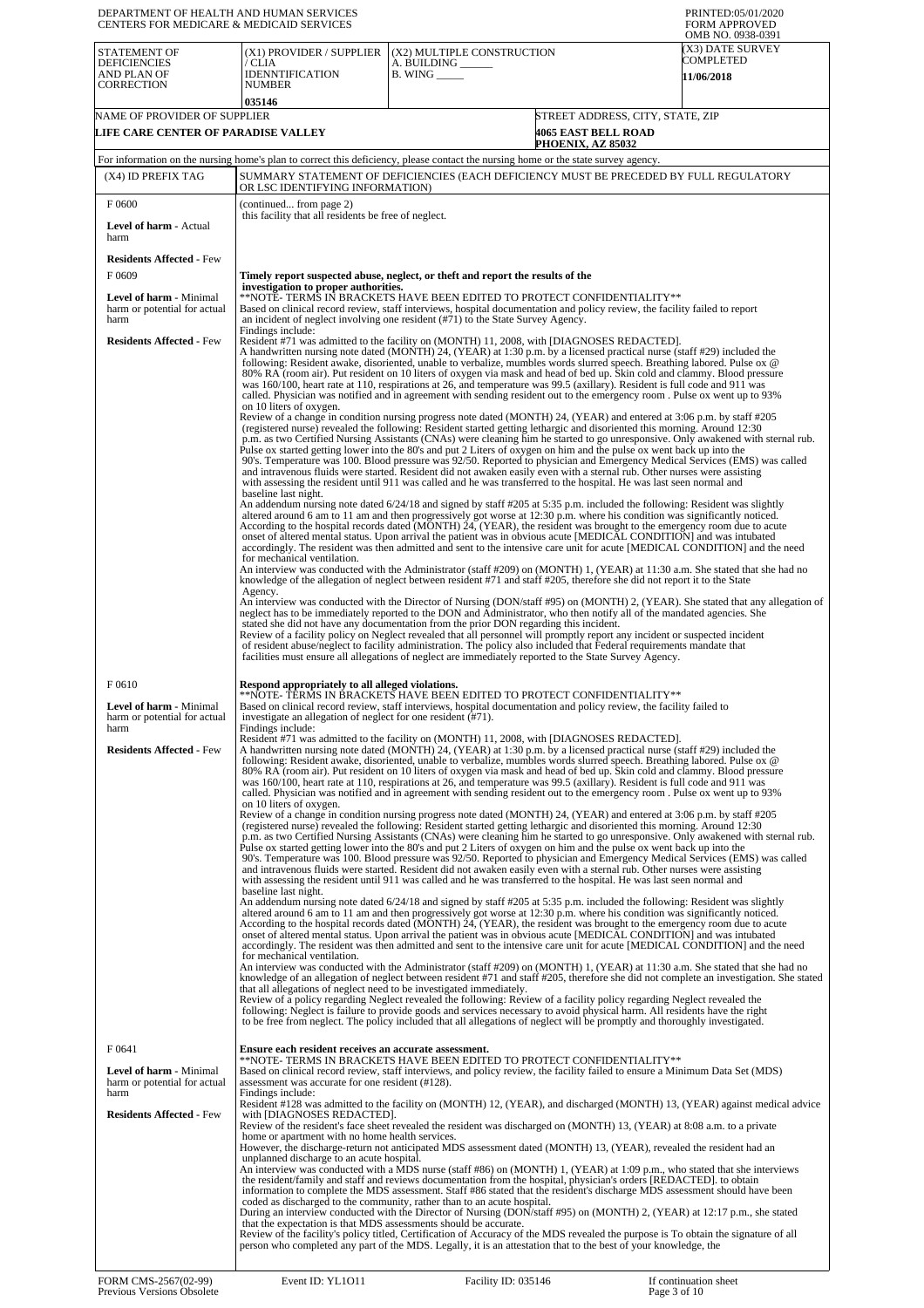| DEPARTMENT OF HEALTH AND HUMAN SERVICES<br>CENTERS FOR MEDICARE & MEDICAID SERVICES                                                            |                                                                                                                                                                                                                                                                                                                                                                                                                                                                                                                                                                               |                                                                                                                                                                                                                                                                                                                                                                                                                                                                                                                                                                                                                                                                                                                                                                                                                                                                                                                                                                                                                                                                                                                                                                                                                                                                                                                                                                                                                                                                                                                                                                                                                                                                                                                                                                                                                                                                                                                                                                                                                                                                                                                                                                                                                                                                                                                                                                                                                                                                                                                                                                                                                                                                                                                                                                                                                                                                                                                                                                                                                                                                                                                                                                                                                                                                                                                                                                                                                                                                                                                                                                                                                                                                                                                                                                                                                                                                                                                                                                                                                                                                                                                                                                                                                                                                                                                | PRINTED:05/01/2020<br><b>FORM APPROVED</b><br>OMB NO. 0938-0391                                                                                                                                                                                                                                                                                                                                                                                                                                                                                                                                                                                                                                   |
|------------------------------------------------------------------------------------------------------------------------------------------------|-------------------------------------------------------------------------------------------------------------------------------------------------------------------------------------------------------------------------------------------------------------------------------------------------------------------------------------------------------------------------------------------------------------------------------------------------------------------------------------------------------------------------------------------------------------------------------|----------------------------------------------------------------------------------------------------------------------------------------------------------------------------------------------------------------------------------------------------------------------------------------------------------------------------------------------------------------------------------------------------------------------------------------------------------------------------------------------------------------------------------------------------------------------------------------------------------------------------------------------------------------------------------------------------------------------------------------------------------------------------------------------------------------------------------------------------------------------------------------------------------------------------------------------------------------------------------------------------------------------------------------------------------------------------------------------------------------------------------------------------------------------------------------------------------------------------------------------------------------------------------------------------------------------------------------------------------------------------------------------------------------------------------------------------------------------------------------------------------------------------------------------------------------------------------------------------------------------------------------------------------------------------------------------------------------------------------------------------------------------------------------------------------------------------------------------------------------------------------------------------------------------------------------------------------------------------------------------------------------------------------------------------------------------------------------------------------------------------------------------------------------------------------------------------------------------------------------------------------------------------------------------------------------------------------------------------------------------------------------------------------------------------------------------------------------------------------------------------------------------------------------------------------------------------------------------------------------------------------------------------------------------------------------------------------------------------------------------------------------------------------------------------------------------------------------------------------------------------------------------------------------------------------------------------------------------------------------------------------------------------------------------------------------------------------------------------------------------------------------------------------------------------------------------------------------------------------------------------------------------------------------------------------------------------------------------------------------------------------------------------------------------------------------------------------------------------------------------------------------------------------------------------------------------------------------------------------------------------------------------------------------------------------------------------------------------------------------------------------------------------------------------------------------------------------------------------------------------------------------------------------------------------------------------------------------------------------------------------------------------------------------------------------------------------------------------------------------------------------------------------------------------------------------------------------------------------------------------------------------------------------------------------------------|---------------------------------------------------------------------------------------------------------------------------------------------------------------------------------------------------------------------------------------------------------------------------------------------------------------------------------------------------------------------------------------------------------------------------------------------------------------------------------------------------------------------------------------------------------------------------------------------------------------------------------------------------------------------------------------------------|
| <b>STATEMENT OF</b><br><b>DEFICIENCIES</b><br>AND PLAN OF<br><b>CORRECTION</b>                                                                 | (X1) PROVIDER / SUPPLIER<br>/ CLIA<br><b>IDENNTIFICATION</b><br><b>NUMBER</b>                                                                                                                                                                                                                                                                                                                                                                                                                                                                                                 | (X2) MULTIPLE CONSTRUCTION<br>A. BUILDING _<br>$B.$ WING $\_\_\_\_\_\_\_\$                                                                                                                                                                                                                                                                                                                                                                                                                                                                                                                                                                                                                                                                                                                                                                                                                                                                                                                                                                                                                                                                                                                                                                                                                                                                                                                                                                                                                                                                                                                                                                                                                                                                                                                                                                                                                                                                                                                                                                                                                                                                                                                                                                                                                                                                                                                                                                                                                                                                                                                                                                                                                                                                                                                                                                                                                                                                                                                                                                                                                                                                                                                                                                                                                                                                                                                                                                                                                                                                                                                                                                                                                                                                                                                                                                                                                                                                                                                                                                                                                                                                                                                                                                                                                                     | (X3) DATE SURVEY<br>COMPLETED<br><b>11/06/2018</b>                                                                                                                                                                                                                                                                                                                                                                                                                                                                                                                                                                                                                                                |
| NAME OF PROVIDER OF SUPPLIER                                                                                                                   | 035146                                                                                                                                                                                                                                                                                                                                                                                                                                                                                                                                                                        |                                                                                                                                                                                                                                                                                                                                                                                                                                                                                                                                                                                                                                                                                                                                                                                                                                                                                                                                                                                                                                                                                                                                                                                                                                                                                                                                                                                                                                                                                                                                                                                                                                                                                                                                                                                                                                                                                                                                                                                                                                                                                                                                                                                                                                                                                                                                                                                                                                                                                                                                                                                                                                                                                                                                                                                                                                                                                                                                                                                                                                                                                                                                                                                                                                                                                                                                                                                                                                                                                                                                                                                                                                                                                                                                                                                                                                                                                                                                                                                                                                                                                                                                                                                                                                                                                                                | STREET ADDRESS, CITY, STATE, ZIP                                                                                                                                                                                                                                                                                                                                                                                                                                                                                                                                                                                                                                                                  |
| LIFE CARE CENTER OF PARADISE VALLEY                                                                                                            |                                                                                                                                                                                                                                                                                                                                                                                                                                                                                                                                                                               | <b>4065 EAST BELL ROAD</b><br>PHOENIX, AZ 85032                                                                                                                                                                                                                                                                                                                                                                                                                                                                                                                                                                                                                                                                                                                                                                                                                                                                                                                                                                                                                                                                                                                                                                                                                                                                                                                                                                                                                                                                                                                                                                                                                                                                                                                                                                                                                                                                                                                                                                                                                                                                                                                                                                                                                                                                                                                                                                                                                                                                                                                                                                                                                                                                                                                                                                                                                                                                                                                                                                                                                                                                                                                                                                                                                                                                                                                                                                                                                                                                                                                                                                                                                                                                                                                                                                                                                                                                                                                                                                                                                                                                                                                                                                                                                                                                |                                                                                                                                                                                                                                                                                                                                                                                                                                                                                                                                                                                                                                                                                                   |
|                                                                                                                                                |                                                                                                                                                                                                                                                                                                                                                                                                                                                                                                                                                                               | For information on the nursing home's plan to correct this deficiency, please contact the nursing home or the state survey agency.                                                                                                                                                                                                                                                                                                                                                                                                                                                                                                                                                                                                                                                                                                                                                                                                                                                                                                                                                                                                                                                                                                                                                                                                                                                                                                                                                                                                                                                                                                                                                                                                                                                                                                                                                                                                                                                                                                                                                                                                                                                                                                                                                                                                                                                                                                                                                                                                                                                                                                                                                                                                                                                                                                                                                                                                                                                                                                                                                                                                                                                                                                                                                                                                                                                                                                                                                                                                                                                                                                                                                                                                                                                                                                                                                                                                                                                                                                                                                                                                                                                                                                                                                                             |                                                                                                                                                                                                                                                                                                                                                                                                                                                                                                                                                                                                                                                                                                   |
| (X4) ID PREFIX TAG                                                                                                                             | OR LSC IDENTIFYING INFORMATION)                                                                                                                                                                                                                                                                                                                                                                                                                                                                                                                                               | SUMMARY STATEMENT OF DEFICIENCIES (EACH DEFICIENCY MUST BE PRECEDED BY FULL REGULATORY                                                                                                                                                                                                                                                                                                                                                                                                                                                                                                                                                                                                                                                                                                                                                                                                                                                                                                                                                                                                                                                                                                                                                                                                                                                                                                                                                                                                                                                                                                                                                                                                                                                                                                                                                                                                                                                                                                                                                                                                                                                                                                                                                                                                                                                                                                                                                                                                                                                                                                                                                                                                                                                                                                                                                                                                                                                                                                                                                                                                                                                                                                                                                                                                                                                                                                                                                                                                                                                                                                                                                                                                                                                                                                                                                                                                                                                                                                                                                                                                                                                                                                                                                                                                                         |                                                                                                                                                                                                                                                                                                                                                                                                                                                                                                                                                                                                                                                                                                   |
| F0641                                                                                                                                          | (continued from page 3)                                                                                                                                                                                                                                                                                                                                                                                                                                                                                                                                                       |                                                                                                                                                                                                                                                                                                                                                                                                                                                                                                                                                                                                                                                                                                                                                                                                                                                                                                                                                                                                                                                                                                                                                                                                                                                                                                                                                                                                                                                                                                                                                                                                                                                                                                                                                                                                                                                                                                                                                                                                                                                                                                                                                                                                                                                                                                                                                                                                                                                                                                                                                                                                                                                                                                                                                                                                                                                                                                                                                                                                                                                                                                                                                                                                                                                                                                                                                                                                                                                                                                                                                                                                                                                                                                                                                                                                                                                                                                                                                                                                                                                                                                                                                                                                                                                                                                                |                                                                                                                                                                                                                                                                                                                                                                                                                                                                                                                                                                                                                                                                                                   |
| Level of harm - Minimal<br>harm or potential for actual<br>harm                                                                                | with the person selecting the MDS item response.                                                                                                                                                                                                                                                                                                                                                                                                                                                                                                                              | information you entered on the MDS accurately reflects the patient's status. The primary responsibility for accuracy lies                                                                                                                                                                                                                                                                                                                                                                                                                                                                                                                                                                                                                                                                                                                                                                                                                                                                                                                                                                                                                                                                                                                                                                                                                                                                                                                                                                                                                                                                                                                                                                                                                                                                                                                                                                                                                                                                                                                                                                                                                                                                                                                                                                                                                                                                                                                                                                                                                                                                                                                                                                                                                                                                                                                                                                                                                                                                                                                                                                                                                                                                                                                                                                                                                                                                                                                                                                                                                                                                                                                                                                                                                                                                                                                                                                                                                                                                                                                                                                                                                                                                                                                                                                                      |                                                                                                                                                                                                                                                                                                                                                                                                                                                                                                                                                                                                                                                                                                   |
| <b>Residents Affected - Few</b>                                                                                                                |                                                                                                                                                                                                                                                                                                                                                                                                                                                                                                                                                                               |                                                                                                                                                                                                                                                                                                                                                                                                                                                                                                                                                                                                                                                                                                                                                                                                                                                                                                                                                                                                                                                                                                                                                                                                                                                                                                                                                                                                                                                                                                                                                                                                                                                                                                                                                                                                                                                                                                                                                                                                                                                                                                                                                                                                                                                                                                                                                                                                                                                                                                                                                                                                                                                                                                                                                                                                                                                                                                                                                                                                                                                                                                                                                                                                                                                                                                                                                                                                                                                                                                                                                                                                                                                                                                                                                                                                                                                                                                                                                                                                                                                                                                                                                                                                                                                                                                                |                                                                                                                                                                                                                                                                                                                                                                                                                                                                                                                                                                                                                                                                                                   |
| F0645<br>Level of harm - Minimal<br>harm or potential for actual<br>harm                                                                       | completed before admission for one resident (#7).                                                                                                                                                                                                                                                                                                                                                                                                                                                                                                                             | <b>PASARR</b> screening for Mental disorders or Intellectual Disabilities<br>**NOTE- TERMS IN BRACKETS HAVE BEEN EDITED TO PROTECT CONFIDENTIALITY**<br>Based on clinical record review, staff interviews, and policy review, the facility failed to ensure a Level I PASRR<br>(Preadmission Screening and Resident Review) screening for possible serious mental disorders and/or intellectual disability was                                                                                                                                                                                                                                                                                                                                                                                                                                                                                                                                                                                                                                                                                                                                                                                                                                                                                                                                                                                                                                                                                                                                                                                                                                                                                                                                                                                                                                                                                                                                                                                                                                                                                                                                                                                                                                                                                                                                                                                                                                                                                                                                                                                                                                                                                                                                                                                                                                                                                                                                                                                                                                                                                                                                                                                                                                                                                                                                                                                                                                                                                                                                                                                                                                                                                                                                                                                                                                                                                                                                                                                                                                                                                                                                                                                                                                                                                                 |                                                                                                                                                                                                                                                                                                                                                                                                                                                                                                                                                                                                                                                                                                   |
| <b>Residents Affected - Few</b><br>F0655<br>Level of harm - Minimal<br>harm or potential for actual<br>harm<br><b>Residents Affected - Few</b> | Finding includes:<br>Review of the physician's orders [REDACTED].<br>needs.<br>treatment resident #7 is receiving.<br>48 hours of being admitted<br>representative with a summary of the baseline care plan.<br>Findings include:<br>were included the following sections that not marked and left blank:<br>-Initial review date<br>-Resident / Representative Baseline Care Plan Review<br>situation and can communicate needs.<br>score of 15 which indicated the resident had intact cognition.<br>provided a summary of the baseline care plan.<br>plans upon admission. | Resident #7 was admitted on [DATE] with [DIAGNOSES REDACTED].<br>score of 2 which indicated the resident was severely cognitive impaired. The MDS assessment also included a [MEDICAL<br>CONDITION] diagnosis, that the resident received antipsychotic and antidepressant medications, and that the resident had<br>hallucinations, delusions, and verbal behavioral symptoms directed towards others.<br>The current care plan regarding [MEDICAL CONDITION] with associated agitated features included interventions for a<br>psychological/psychiatrist referral as needed and to report changes in mood to social services as needed.<br>However, further review of the clinical record did not reveal a Level I PASRR screening for serious mental disorder and/or<br>During an interview conducted with medical records (Staff # 53) on (MONTH) 2, (YEAR) at 12:00 PM, staff #53 stated that she<br>unable to locate any documentation that a Level I PASRR screening had been completed for resident #7.<br>An interview was conducted with the social services assistant (staff #5) on (MONTH) 2, (YEAR) at 12:05 PM, who stated that<br>she was unable to locate a Level I PASRR screening for this resident.<br>An interview was conducted with the Director of social services (staff #191) on (MONTH) 2, (YEAR) at 12:20 PM. She stated<br>interview conducted with the Director of Nursing (DON/Staff #95) on (MONTH) 2, (YEAR) at 12:40 PM, the DON stated<br>that the PASSRs are supposed to be obtained on admit. The DON stated that residents receive appropriate treatments<br>depending upon their PASRR levels. She further stated that she would have to ask social services regarding which level of<br>The facility's policy regarding Pre-admission Screening revealed Preadmission Screening and Resident Review (PASRR) is a<br>federal requirement to help ensure that individuals are not inappropriately placed in nursing homes for long term care.<br>PASRR requires that 1) all applicants to a Medicaid-certified nursing facility be evaluated for serious mental illness<br>(SMI) and/or intellectual disability; 2) be offered the most appropriate and least restrictive setting for their needs (in<br>the community, a nursing facility, or acute care settings); and 3) receive the services they need in those settings. The<br>policy also included that social services are to ensure a Level I PASRR screening is completed on all potential admissions.<br>Create and put into place a plan for meeting the resident's most immediate needs within<br>**NOTE- TERMS IN BRACKETS HAVE BEEN EDITED TO PROTECT CONFIDENTIALITY**<br>Based on clinical record review, staff interviews, and policy, the facility failed to provide one resident (#120) and their<br>Resident #120 was admitted to the facility on (MONTH) 10, (YEAR), with a [DIAGNOSES REDACTED].<br>The nursing admission assessment dated (MONTH) 11, (YEAR) revealed the resident was alert and oriented to person, place, and<br>The admission Minimum Data Set assessment dated (MONTH) 17, (YEAR), revealed a BIMS (Brief Interview for Mental Status)<br>Further review of the clinical record did not reveal documented evidence that the resident and the resident's representative were<br>During an interview conducted with a Licensed Practical Nurse (LPN/staff #152) on (MONTH) 5, (YEAR) at 2:54 p.m., the LPN<br>stated that the admission nurse/assistant director of nursing (ADON) creates and completes the residents' baseline care<br>An interview was conducted with the ADON (staff #37) on (MONTH) 5, (YEAR) at 2:56 p.m., who stated that the baseline care<br>plan is initiated upon resident admission and completed within 48 hours. She stated that the baseline care plan will<br>include the resident's identified needs, strengths, and weaknesses and that the development and implementation of a<br>resident's care plan is ongoing. The ADON stated that the baseline care plan is reviewed with the resident or their<br>responsible party and that a summary of the baseline care plan will be provided to the resident within 72 hours. She<br>that the signed copy of the baseline care plan will be placed in the clinical record. The ADON also stated | A quarterly MDS (Minimum Data Set) assessment dated (MONTH) 23, (YEAR) revealed a BIMS (Brief Interview for Mental Status)<br>intellectual disability had been completed before admission to ensure the resident was offered the most appropriate setting to meet his<br>that the Level I PASRR is obtained by admissions and that if one is not obtained, the resident is usually a Level I PASRR. During an<br>The baseline care plan was initiated on (MONTH) 10, (YEAR) which included the resident's identified needs and interventions. It also<br>further stated the signature on the baseline care plan indicates that the resident/responsible party was provided a copy of the plan and |
| F0657                                                                                                                                          |                                                                                                                                                                                                                                                                                                                                                                                                                                                                                                                                                                               | that she was unable to say why resident #120 was not provided a summary of the baseline care plan.<br>The facility's policy regarding Baseline Care Plan included that a baseline care plan will be developed for every resident<br>within 48-72 hours of admission. The policy also included that the baseline care plan will be reviewed with the<br>resident/representative and that the resident/representative will be provided with a copy of the baseline care plan.<br>Develop the complete care plan within 7 days of the comprehensive assessment; and                                                                                                                                                                                                                                                                                                                                                                                                                                                                                                                                                                                                                                                                                                                                                                                                                                                                                                                                                                                                                                                                                                                                                                                                                                                                                                                                                                                                                                                                                                                                                                                                                                                                                                                                                                                                                                                                                                                                                                                                                                                                                                                                                                                                                                                                                                                                                                                                                                                                                                                                                                                                                                                                                                                                                                                                                                                                                                                                                                                                                                                                                                                                                                                                                                                                                                                                                                                                                                                                                                                                                                                                                                                                                                                                               |                                                                                                                                                                                                                                                                                                                                                                                                                                                                                                                                                                                                                                                                                                   |
| Level of harm - Minimal<br>harm or potential for actual<br>harm<br><b>Residents Affected - Few</b>                                             | revised for one resident (#72).<br>Findings include:                                                                                                                                                                                                                                                                                                                                                                                                                                                                                                                          | prepared, reviewed, and revised by a team of health professionals.<br>**NOTE- TERMS IN BRACKETS HAVE BEEN EDITED TO PROTECT CONFIDENTIALITY**<br>Based on a clinical record review, staff interviews, and policies review, the facility failed to ensure a care plan was<br>Resident #72 was admitted to the facility on (MONTH) 31, (YEAR) and readmitted (MONTH) 23, (YEAR), with [DIAGNOSES                                                                                                                                                                                                                                                                                                                                                                                                                                                                                                                                                                                                                                                                                                                                                                                                                                                                                                                                                                                                                                                                                                                                                                                                                                                                                                                                                                                                                                                                                                                                                                                                                                                                                                                                                                                                                                                                                                                                                                                                                                                                                                                                                                                                                                                                                                                                                                                                                                                                                                                                                                                                                                                                                                                                                                                                                                                                                                                                                                                                                                                                                                                                                                                                                                                                                                                                                                                                                                                                                                                                                                                                                                                                                                                                                                                                                                                                                                                 |                                                                                                                                                                                                                                                                                                                                                                                                                                                                                                                                                                                                                                                                                                   |
|                                                                                                                                                | REDACTED].<br>Review of the physician's orders [REDACTED].<br>splint to be applied per physician order.<br>the resident does not have a splint for his upper extremities.<br>(Minimum Data Set) coordinator.                                                                                                                                                                                                                                                                                                                                                                  | However, review of the current care plan regarding contractures revealed an intervention for a left upper extremity hand<br>During an interview conducted on (MONTH) 2, (YEAR) at 10:11 a.m. with a certified nursing assistant (staff #157), she stated that<br>An interview was conducted on (MONTH) 2, (YEAR) at 10:18 a.m. with a licensed practical nurse (staff #62), who stated that<br>the care plan is initiated by the admitting nurse when a resident is admitted and that the care plan is revised by the MDS<br>An interview was conducted on (MONTH) 2, (YEAR) at 11:46 a.m. with the MDS coordinator (staff #86). She stated that when<br>new orders are obtained, the care plan is revised to reflect the physician's orders [REDACTED].<br>During an interview conducted on (MONTH) 2, (YEAR) at 12:02 p.m. with the Director of Nursing (staff #95/DON) and the<br>Division Director of Clinical Services (staff #206), the DON stated that nursing staff are responsible for care plan                                                                                                                                                                                                                                                                                                                                                                                                                                                                                                                                                                                                                                                                                                                                                                                                                                                                                                                                                                                                                                                                                                                                                                                                                                                                                                                                                                                                                                                                                                                                                                                                                                                                                                                                                                                                                                                                                                                                                                                                                                                                                                                                                                                                                                                                                                                                                                                                                                                                                                                                                                                                                                                                                                                                                                                                                                                                                                                                                                                                                                                                                                                                                                                                                                                                                                      |                                                                                                                                                                                                                                                                                                                                                                                                                                                                                                                                                                                                                                                                                                   |
| FORM CMS-2567(02-99)                                                                                                                           | Event ID: YL1011                                                                                                                                                                                                                                                                                                                                                                                                                                                                                                                                                              | Facility ID: 035146                                                                                                                                                                                                                                                                                                                                                                                                                                                                                                                                                                                                                                                                                                                                                                                                                                                                                                                                                                                                                                                                                                                                                                                                                                                                                                                                                                                                                                                                                                                                                                                                                                                                                                                                                                                                                                                                                                                                                                                                                                                                                                                                                                                                                                                                                                                                                                                                                                                                                                                                                                                                                                                                                                                                                                                                                                                                                                                                                                                                                                                                                                                                                                                                                                                                                                                                                                                                                                                                                                                                                                                                                                                                                                                                                                                                                                                                                                                                                                                                                                                                                                                                                                                                                                                                                            | If continuation sheet                                                                                                                                                                                                                                                                                                                                                                                                                                                                                                                                                                                                                                                                             |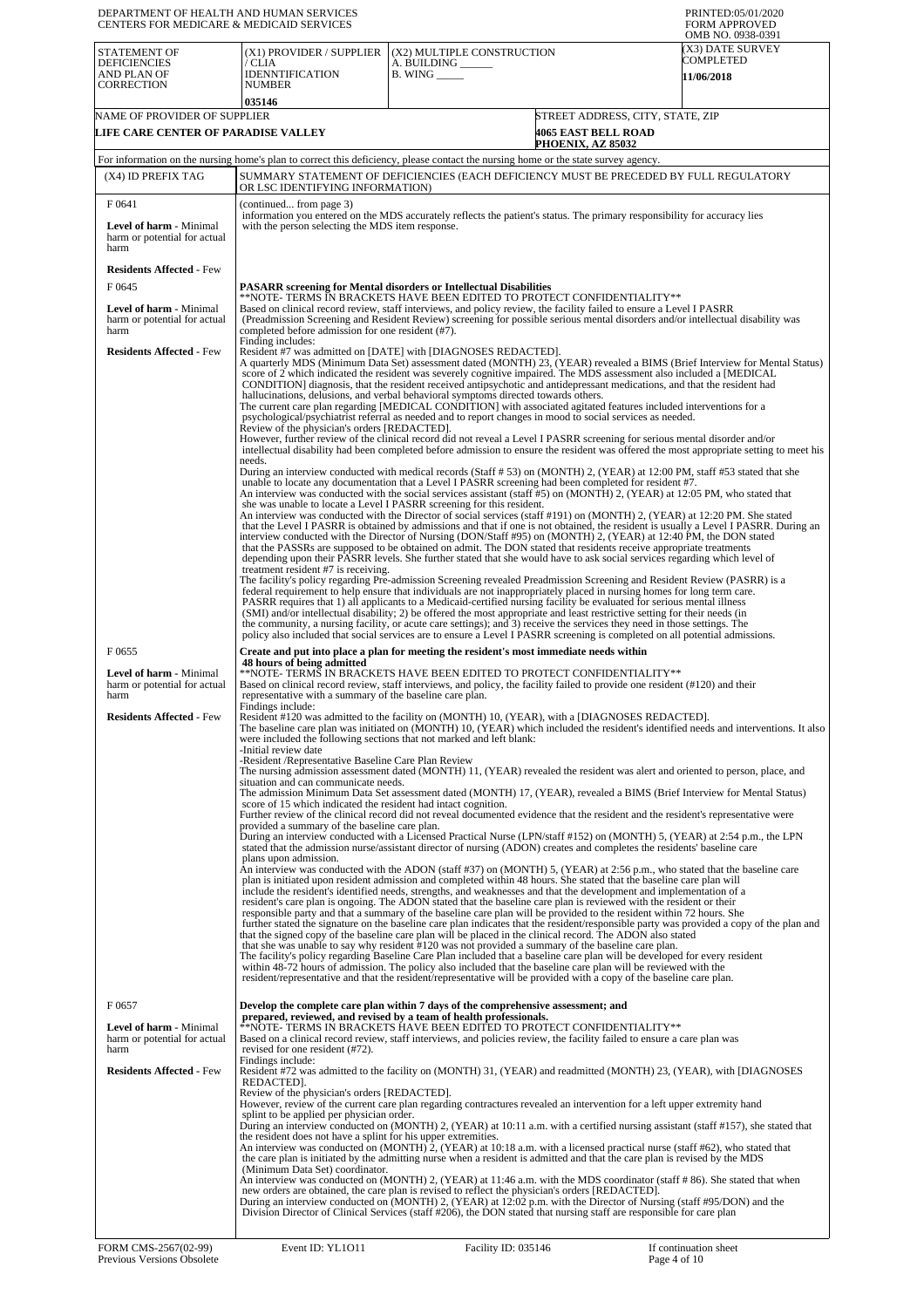| DEPARTMENT OF HEALTH AND HUMAN SERVICES<br><b>CENTERS FOR MEDICARE &amp; MEDICAID SERVICES</b>               |                                                                                                                                                                                                                                                                                                                                                                                                                                                                                                                                                                                      |                                                                                                                                                                                                                                                                                                                                                                                                                                                                                                                                                                                                                                                                                                                                                                                                                                                                                                                                                                                                                                                                                                                                                                                                                                                                                                                                                                                                                                                                                                                                                                                   | PRINTED:05/01/2020<br><b>FORM APPROVED</b><br>OMB NO. 0938-0391 |  |  |
|--------------------------------------------------------------------------------------------------------------|--------------------------------------------------------------------------------------------------------------------------------------------------------------------------------------------------------------------------------------------------------------------------------------------------------------------------------------------------------------------------------------------------------------------------------------------------------------------------------------------------------------------------------------------------------------------------------------|-----------------------------------------------------------------------------------------------------------------------------------------------------------------------------------------------------------------------------------------------------------------------------------------------------------------------------------------------------------------------------------------------------------------------------------------------------------------------------------------------------------------------------------------------------------------------------------------------------------------------------------------------------------------------------------------------------------------------------------------------------------------------------------------------------------------------------------------------------------------------------------------------------------------------------------------------------------------------------------------------------------------------------------------------------------------------------------------------------------------------------------------------------------------------------------------------------------------------------------------------------------------------------------------------------------------------------------------------------------------------------------------------------------------------------------------------------------------------------------------------------------------------------------------------------------------------------------|-----------------------------------------------------------------|--|--|
| <b>STATEMENT OF</b><br><b>DEFICIENCIES</b><br>AND PLAN OF<br><b>CORRECTION</b>                               | (X1) PROVIDER / SUPPLIER<br>/ CLIA<br><b>IDENNTIFICATION</b><br><b>NUMBER</b>                                                                                                                                                                                                                                                                                                                                                                                                                                                                                                        | (X2) MULTIPLE CONSTRUCTION<br>A. BUILDING _<br>$B.$ WING $\_\_\_\_\_\_\_\$                                                                                                                                                                                                                                                                                                                                                                                                                                                                                                                                                                                                                                                                                                                                                                                                                                                                                                                                                                                                                                                                                                                                                                                                                                                                                                                                                                                                                                                                                                        | (X3) DATE SURVEY<br>COMPLETED<br><b>11/06/2018</b>              |  |  |
| NAME OF PROVIDER OF SUPPLIER                                                                                 | 035146                                                                                                                                                                                                                                                                                                                                                                                                                                                                                                                                                                               |                                                                                                                                                                                                                                                                                                                                                                                                                                                                                                                                                                                                                                                                                                                                                                                                                                                                                                                                                                                                                                                                                                                                                                                                                                                                                                                                                                                                                                                                                                                                                                                   | STREET ADDRESS, CITY, STATE, ZIP                                |  |  |
| LIFE CARE CENTER OF PARADISE VALLEY                                                                          |                                                                                                                                                                                                                                                                                                                                                                                                                                                                                                                                                                                      | <b>4065 EAST BELL ROAD</b>                                                                                                                                                                                                                                                                                                                                                                                                                                                                                                                                                                                                                                                                                                                                                                                                                                                                                                                                                                                                                                                                                                                                                                                                                                                                                                                                                                                                                                                                                                                                                        |                                                                 |  |  |
|                                                                                                              |                                                                                                                                                                                                                                                                                                                                                                                                                                                                                                                                                                                      | PHOENIX, AZ 85032<br>For information on the nursing home's plan to correct this deficiency, please contact the nursing home or the state survey agency.                                                                                                                                                                                                                                                                                                                                                                                                                                                                                                                                                                                                                                                                                                                                                                                                                                                                                                                                                                                                                                                                                                                                                                                                                                                                                                                                                                                                                           |                                                                 |  |  |
| (X4) ID PREFIX TAG                                                                                           |                                                                                                                                                                                                                                                                                                                                                                                                                                                                                                                                                                                      | SUMMARY STATEMENT OF DEFICIENCIES (EACH DEFICIENCY MUST BE PRECEDED BY FULL REGULATORY                                                                                                                                                                                                                                                                                                                                                                                                                                                                                                                                                                                                                                                                                                                                                                                                                                                                                                                                                                                                                                                                                                                                                                                                                                                                                                                                                                                                                                                                                            |                                                                 |  |  |
| F0657                                                                                                        | OR LSC IDENTIFYING INFORMATION)<br>(continued from page 4)                                                                                                                                                                                                                                                                                                                                                                                                                                                                                                                           |                                                                                                                                                                                                                                                                                                                                                                                                                                                                                                                                                                                                                                                                                                                                                                                                                                                                                                                                                                                                                                                                                                                                                                                                                                                                                                                                                                                                                                                                                                                                                                                   |                                                                 |  |  |
| Level of harm - Minimal<br>harm or potential for actual                                                      | revisions.                                                                                                                                                                                                                                                                                                                                                                                                                                                                                                                                                                           | Review of the facility's policy titled Contractures revealed all residents with contractures will be evaluated and a<br>treatment plan will be included in the individualized care plan. In addition, the plan will be implemented and evaluated at least                                                                                                                                                                                                                                                                                                                                                                                                                                                                                                                                                                                                                                                                                                                                                                                                                                                                                                                                                                                                                                                                                                                                                                                                                                                                                                                         |                                                                 |  |  |
| harm<br><b>Residents Affected - Few</b>                                                                      | monthly.<br>The facility's policy regarding restorative nursing revealed the restorative nursing functions can be within one of the<br>following categories splint or brace assistance. The policy also included the development and implementation of the<br>patient's restorative care plans is the ongoing responsibility of the interdisciplinary team and that the care plan will be reviewed and<br>revised as indicated.                                                                                                                                                      |                                                                                                                                                                                                                                                                                                                                                                                                                                                                                                                                                                                                                                                                                                                                                                                                                                                                                                                                                                                                                                                                                                                                                                                                                                                                                                                                                                                                                                                                                                                                                                                   |                                                                 |  |  |
| F0658<br>Level of harm - Minimal<br>harm or potential for actual<br>harm<br><b>Residents Affected - Some</b> | failing to implement physician orders [REDACTED].#60).<br>Findings include:<br>REDACTEDI.<br>Regarding the [MEDICATION NAME]:                                                                                                                                                                                                                                                                                                                                                                                                                                                        | Ensure services provided by the nursing facility meet professional standards of quality.<br>**NOTE- TERMS IN BRACKETS HAVE BEEN EDITED TO PROTECT CONFIDENTIALITY**<br>Based on clinical record reviews, staff interviews, and policy and procedures, the facility failed to meet professional<br>standards of quality, by failing to ensure that medications for one resident (#102) were administered as ordered and by<br>-Resident #102 was admitted on (MONTH) 2, (YEAR) and readmitted on (MONTH) 17, (YEAR), with [DIAGNOSES<br>Review of the admission Minimum Data Set (MDS) assessment dated (MONTH) 9, (YEAR), revealed a Brief Interview for Mental<br>Status (BIMS) score of 14, which indicated the resident was cognitively intact.<br>A care plan initiated on (MONTH) 11, (YEAR) for hypertension included a goal that hypertension would be minimized with                                                                                                                                                                                                                                                                                                                                                                                                                                                                                                                                                                                                                                                                                                      |                                                                 |  |  |
|                                                                                                              | A physician's orders [REDACTED].                                                                                                                                                                                                                                                                                                                                                                                                                                                                                                                                                     | medications and diet as ordered. Interventions included to administer medications as ordered, observe blood pressure as<br>ordered, and to report signs and symptoms of hypertension/[MEDICAL CONDITION] to the physician.<br>Review of the Medication Administration Records from (MONTH) (YEAR) through (MONTH) (YEAR) revealed multiple times that                                                                                                                                                                                                                                                                                                                                                                                                                                                                                                                                                                                                                                                                                                                                                                                                                                                                                                                                                                                                                                                                                                                                                                                                                             |                                                                 |  |  |
|                                                                                                              | the                                                                                                                                                                                                                                                                                                                                                                                                                                                                                                                                                                                  | [MEDICATION NAME] was administered when the resident's systolic blood pressure was less than 120.<br>An interview was conducted on (MONTH) 1, (YEAR) with a licensed practical nurse (LPN/staff #82), who stated that the<br>medication should be administered according to the parameters ordered by the physician.                                                                                                                                                                                                                                                                                                                                                                                                                                                                                                                                                                                                                                                                                                                                                                                                                                                                                                                                                                                                                                                                                                                                                                                                                                                              |                                                                 |  |  |
|                                                                                                              | Regarding the [MEDICATION NAME]:<br>The care plan regarding pain initiated on (MONTH) 11, (YEAR) revealed a goal that the resident would not have discomfort.<br>Interventions included pain medications as ordered.<br>Review of the physician's orders [REDACTED].                                                                                                                                                                                                                                                                                                                 |                                                                                                                                                                                                                                                                                                                                                                                                                                                                                                                                                                                                                                                                                                                                                                                                                                                                                                                                                                                                                                                                                                                                                                                                                                                                                                                                                                                                                                                                                                                                                                                   |                                                                 |  |  |
|                                                                                                              | A physician's orders [REDACTED].<br>Review of the Medication Administration Record [REDACTED].<br>An interview was conducted on (MONTH) 2, (YEAR) at 1:48 PM with a LPN (staff #192). The LPN stated that prior to<br>administering [MEDICATION NAME], she would calculate the amount of [MEDICATION NAME] that had already been<br>administered to                                                                                                                                                                                                                                  |                                                                                                                                                                                                                                                                                                                                                                                                                                                                                                                                                                                                                                                                                                                                                                                                                                                                                                                                                                                                                                                                                                                                                                                                                                                                                                                                                                                                                                                                                                                                                                                   |                                                                 |  |  |
|                                                                                                              | the resident. She stated that if administering the as needed [MEDICATION NAME] would exceed 3 grams, she would not<br>administer the medication.                                                                                                                                                                                                                                                                                                                                                                                                                                     |                                                                                                                                                                                                                                                                                                                                                                                                                                                                                                                                                                                                                                                                                                                                                                                                                                                                                                                                                                                                                                                                                                                                                                                                                                                                                                                                                                                                                                                                                                                                                                                   |                                                                 |  |  |
|                                                                                                              | During an interview conducted on (MONTH) 2, (YEAR) at 3:02 PM with the Director of Nursing (DON/staff #95), she stated that<br>her expectation is that the nurses administer medications following the ordered parameters. The DON stated that the<br>expectation is that the nurses would not administer medications outside of the ordered parameters.<br>-Resident #60 was admitted to the facility on (MONTH) 16, (YEAR), with [DIAGNOSES REDACTED].<br>The admission physician orders [REDACTED].                                                                               |                                                                                                                                                                                                                                                                                                                                                                                                                                                                                                                                                                                                                                                                                                                                                                                                                                                                                                                                                                                                                                                                                                                                                                                                                                                                                                                                                                                                                                                                                                                                                                                   |                                                                 |  |  |
|                                                                                                              | Review of the nutritional care plan dated (MONTH) 16, (YEAR), revealed a goal that the resident would not sustain a<br>significant weight loss in the next six months. Approaches included to monitor for significant weight loss and to weigh the resident<br>and record the results.                                                                                                                                                                                                                                                                                               |                                                                                                                                                                                                                                                                                                                                                                                                                                                                                                                                                                                                                                                                                                                                                                                                                                                                                                                                                                                                                                                                                                                                                                                                                                                                                                                                                                                                                                                                                                                                                                                   |                                                                 |  |  |
|                                                                                                              | Review of the monthly weights from (MONTH) 21 through (MONTH) 7, (YEAR) revealed the resident had some weight loss.<br>Review of the clinical record revealed there was no evidence that weights had been obtained from (MONTH) 8, (YEAR) through<br>(MONTH) 10, (YEAR) as ordered.<br>According to the weight record, the resident's weight was obtained on (MONTH) 11, (YEAR), and showed additional weight loss.                                                                                                                                                                  |                                                                                                                                                                                                                                                                                                                                                                                                                                                                                                                                                                                                                                                                                                                                                                                                                                                                                                                                                                                                                                                                                                                                                                                                                                                                                                                                                                                                                                                                                                                                                                                   |                                                                 |  |  |
|                                                                                                              | A physician's orders [REDACTED].                                                                                                                                                                                                                                                                                                                                                                                                                                                                                                                                                     | Further review of the clinical record revealed the resident's weight was not obtained until (MONTH) 12, (YEAR).<br>In addition, there was no documentation that the resident's weight was obtained on (MONTH) 20 and 27, (YEAR).<br>An interview was conducted with a Certified Nursing Assistant (staff #146) on (MONTH) 2, (YEAR) at 12:50 p.m. She stated                                                                                                                                                                                                                                                                                                                                                                                                                                                                                                                                                                                                                                                                                                                                                                                                                                                                                                                                                                                                                                                                                                                                                                                                                      |                                                                 |  |  |
|                                                                                                              | know why the physician orders [REDACTED].#60.                                                                                                                                                                                                                                                                                                                                                                                                                                                                                                                                        | that weights are completed by the RNA staff and entered into the computerized system.<br>An interview was conducted with the Dietician (staff #207) on (MONTH) 2, (YEAR) at 1:17 p.m. She stated that she did not<br>An interview was conducted with the Director of Nursing (staff #95) on (MONTH) 2, (YEAR) at 3:15 p.m. She stated it is                                                                                                                                                                                                                                                                                                                                                                                                                                                                                                                                                                                                                                                                                                                                                                                                                                                                                                                                                                                                                                                                                                                                                                                                                                       |                                                                 |  |  |
|                                                                                                              | The facility's policy regarding physician orders [REDACTED].                                                                                                                                                                                                                                                                                                                                                                                                                                                                                                                         | standard nursing practice that nurses follow the physician's orders [REDACTED].                                                                                                                                                                                                                                                                                                                                                                                                                                                                                                                                                                                                                                                                                                                                                                                                                                                                                                                                                                                                                                                                                                                                                                                                                                                                                                                                                                                                                                                                                                   |                                                                 |  |  |
| F0688<br>Level of harm - Minimal<br>harm or potential for actual<br>harm                                     |                                                                                                                                                                                                                                                                                                                                                                                                                                                                                                                                                                                      | Provide appropriate care for a resident to maintain and/or improve range of motion (ROM),<br>limited ROM and/or mobility, unless a decline is for a medical reason.<br>**NOTE- TERMS IN BRACKETS HAVE BEEN EDITED TO PROTECT CONFIDENTIALITY**<br>Based on a clinical record review, observations, staff interviews, and policies review, the facility failed to ensure one<br>resident (#72) with limited range of motion (ROM) received appropriate services to increase and/or prevent further decrease in range                                                                                                                                                                                                                                                                                                                                                                                                                                                                                                                                                                                                                                                                                                                                                                                                                                                                                                                                                                                                                                                               |                                                                 |  |  |
| <b>Residents Affected - Few</b>                                                                              | of motion.<br>Findings include:<br>REDACTED].                                                                                                                                                                                                                                                                                                                                                                                                                                                                                                                                        | Resident #72 was admitted to the facility on (MONTH) 31, (YEAR) and readmitted (MONTH) 23, (YEAR), with [DIAGNOSES                                                                                                                                                                                                                                                                                                                                                                                                                                                                                                                                                                                                                                                                                                                                                                                                                                                                                                                                                                                                                                                                                                                                                                                                                                                                                                                                                                                                                                                                |                                                                 |  |  |
|                                                                                                              | The annual Minimum Data Set (MDS) assessment dated (MONTH) 18, (YEAR) revealed the resident scored a 13 on the Brief<br>Interview for Mental Status (BIMS) indicating the resident was cognitively intact. The assessment also included the<br>resident required extensive assistance with most activities of daily living and had a functional impairment to one side of<br>his upper and lower extremities.                                                                                                                                                                        |                                                                                                                                                                                                                                                                                                                                                                                                                                                                                                                                                                                                                                                                                                                                                                                                                                                                                                                                                                                                                                                                                                                                                                                                                                                                                                                                                                                                                                                                                                                                                                                   |                                                                 |  |  |
|                                                                                                              | Review of the care plan dated (MONTH) 31, (YEAR) revealed the resident had contractures as evidence by left upper extremity<br>elbow, wrist and digit in flexion position, and bilateral knee and ankle contractures. The care plan goal was that the<br>resident would not develop further decline in contractures. Interventions included therapy screening as indicated, passive<br>range of motion with daily care, and a palmar guard to the left hand. On (MONTH) 15, (YEAR), the care plan was revised to<br>include a left upper extremity hand splint per physician orders. |                                                                                                                                                                                                                                                                                                                                                                                                                                                                                                                                                                                                                                                                                                                                                                                                                                                                                                                                                                                                                                                                                                                                                                                                                                                                                                                                                                                                                                                                                                                                                                                   |                                                                 |  |  |
|                                                                                                              |                                                                                                                                                                                                                                                                                                                                                                                                                                                                                                                                                                                      | Additional review of the care plan revealed a care plan regarding activities of daily living that included an intervention<br>for restorative nursing assistants (RNA) to provide passive range of motion to the left upper and lower extremities and<br>active range of motion to the right upper and lower extremity three times a week.<br>Review of the restorative care flow sheet dated (MONTH) (YEAR) revealed a plan that the resident would receive passive range of<br>motion (PROM) to the left upper and lower extremities and active ROM (AROM) to the right upper and lower extremities<br>three times a week for 8 weeks. The documentation revealed the resident refused RNA (MONTH) 3-4, (YEAR) and included that<br>on (MONTH) 9, (YEAR) RNA services were unable to be completed because the resident was combative.<br>A note dated (MONTH) 9, (YEAR) revealed the resident was discontinued from the RNA program due to combative behaviors.<br>Review of the therapy multidisciplinary screening forms dated (MONTH) 25, (YEAR) revealed the resident had bilateral knee<br>contractures (no mention of the left upper extremity contracture). The documentation included that due to agitation and<br>cognitive status, the resident does not follow proper positioning or contracture management protocol.<br>The therapy multidisciplinary screening form dated (MONTH) 22, (YEAR), revealed that there was no change to ROM and<br>strength. The documentation included a referral for the resident to participate in RNA for bed mobility and transfer |                                                                 |  |  |
| FORM CMS-2567(02-99)                                                                                         | Event ID: YL1011                                                                                                                                                                                                                                                                                                                                                                                                                                                                                                                                                                     | Facility ID: 035146                                                                                                                                                                                                                                                                                                                                                                                                                                                                                                                                                                                                                                                                                                                                                                                                                                                                                                                                                                                                                                                                                                                                                                                                                                                                                                                                                                                                                                                                                                                                                               | If continuation sheet                                           |  |  |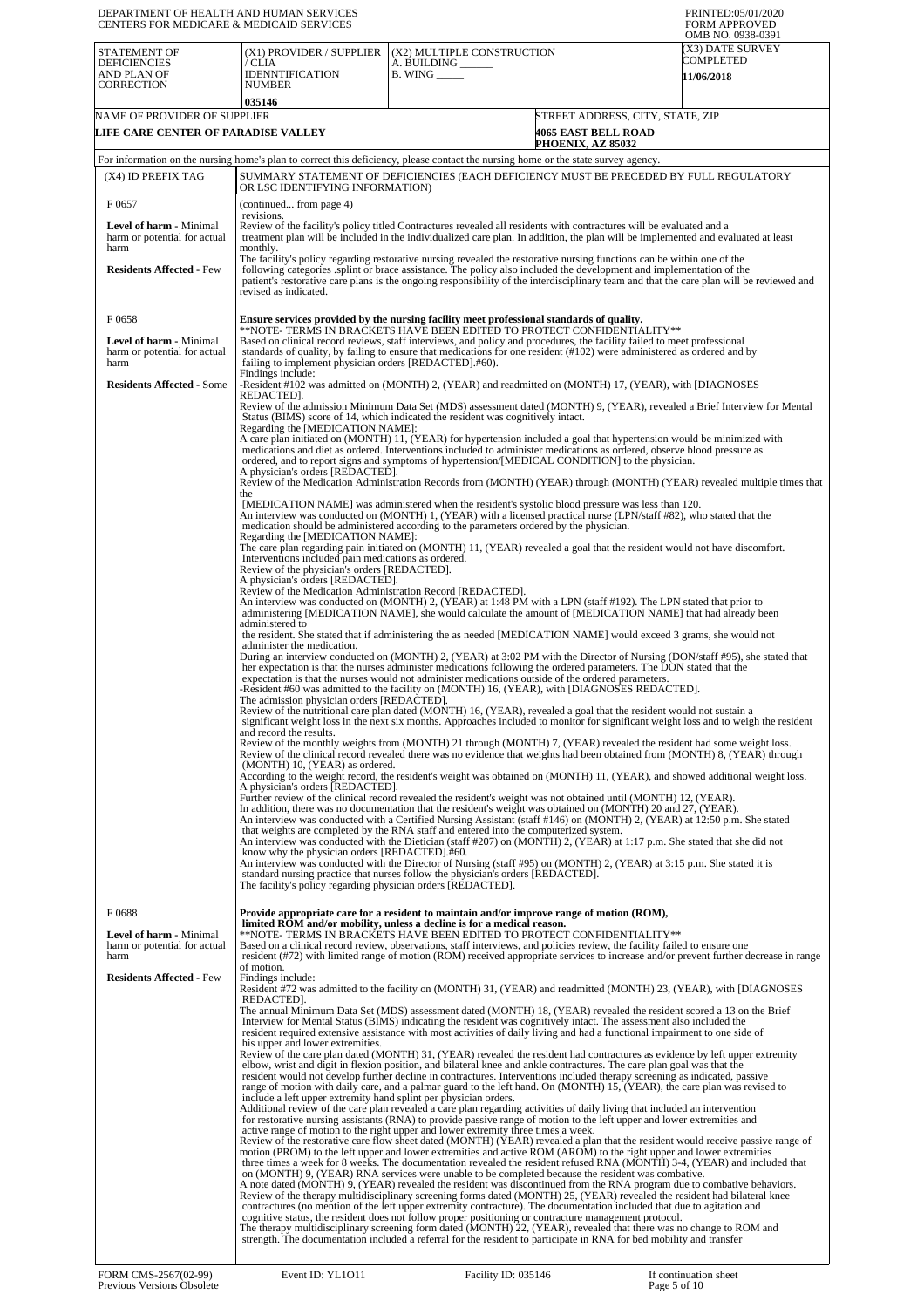| DEPARTMENT OF HEALTH AND HUMAN SERVICES<br>CENTERS FOR MEDICARE & MEDICAID SERVICES                                |                                                                                                                                                                                                                                                                                                     |                                                                                                                                                                                                                                                                                                                                                                                                                                                                                                                                                                                                                                                                                                                                                                                                                                                                                                                                                                                                                                                                                                                                                                                                                                                                                                                                                                                                                                                                                                                                                                                                                                                                                                                                                                                                                                                                                                                                                                                                                                                                                                                                                                                                                       | PRINTED:05/01/2020<br><b>FORM APPROVED</b><br>OMB NO. 0938-0391                                                                                                                                                                                                                                                                                                                                        |
|--------------------------------------------------------------------------------------------------------------------|-----------------------------------------------------------------------------------------------------------------------------------------------------------------------------------------------------------------------------------------------------------------------------------------------------|-----------------------------------------------------------------------------------------------------------------------------------------------------------------------------------------------------------------------------------------------------------------------------------------------------------------------------------------------------------------------------------------------------------------------------------------------------------------------------------------------------------------------------------------------------------------------------------------------------------------------------------------------------------------------------------------------------------------------------------------------------------------------------------------------------------------------------------------------------------------------------------------------------------------------------------------------------------------------------------------------------------------------------------------------------------------------------------------------------------------------------------------------------------------------------------------------------------------------------------------------------------------------------------------------------------------------------------------------------------------------------------------------------------------------------------------------------------------------------------------------------------------------------------------------------------------------------------------------------------------------------------------------------------------------------------------------------------------------------------------------------------------------------------------------------------------------------------------------------------------------------------------------------------------------------------------------------------------------------------------------------------------------------------------------------------------------------------------------------------------------------------------------------------------------------------------------------------------------|--------------------------------------------------------------------------------------------------------------------------------------------------------------------------------------------------------------------------------------------------------------------------------------------------------------------------------------------------------------------------------------------------------|
| <b>STATEMENT OF</b><br><b>DEFICIENCIES</b><br>AND PLAN OF<br><b>CORRECTION</b>                                     | (X1) PROVIDER / SUPPLIER<br>/ CLIA<br><b>IDENNTIFICATION</b><br><b>NUMBER</b><br>035146                                                                                                                                                                                                             | (X2) MULTIPLE CONSTRUCTION<br>A. BUILDING _<br>$B.$ WING $\_\_\_\_\_\_\$                                                                                                                                                                                                                                                                                                                                                                                                                                                                                                                                                                                                                                                                                                                                                                                                                                                                                                                                                                                                                                                                                                                                                                                                                                                                                                                                                                                                                                                                                                                                                                                                                                                                                                                                                                                                                                                                                                                                                                                                                                                                                                                                              | (X3) DATE SURVEY<br>COMPLETED<br><b>11/06/2018</b>                                                                                                                                                                                                                                                                                                                                                     |
| NAME OF PROVIDER OF SUPPLIER                                                                                       |                                                                                                                                                                                                                                                                                                     |                                                                                                                                                                                                                                                                                                                                                                                                                                                                                                                                                                                                                                                                                                                                                                                                                                                                                                                                                                                                                                                                                                                                                                                                                                                                                                                                                                                                                                                                                                                                                                                                                                                                                                                                                                                                                                                                                                                                                                                                                                                                                                                                                                                                                       | STREET ADDRESS, CITY, STATE, ZIP                                                                                                                                                                                                                                                                                                                                                                       |
| LIFE CARE CENTER OF PARADISE VALLEY                                                                                |                                                                                                                                                                                                                                                                                                     | <b>4065 EAST BELL ROAD</b><br>PHOENIX, AZ 85032                                                                                                                                                                                                                                                                                                                                                                                                                                                                                                                                                                                                                                                                                                                                                                                                                                                                                                                                                                                                                                                                                                                                                                                                                                                                                                                                                                                                                                                                                                                                                                                                                                                                                                                                                                                                                                                                                                                                                                                                                                                                                                                                                                       |                                                                                                                                                                                                                                                                                                                                                                                                        |
|                                                                                                                    |                                                                                                                                                                                                                                                                                                     | For information on the nursing home's plan to correct this deficiency, please contact the nursing home or the state survey agency.                                                                                                                                                                                                                                                                                                                                                                                                                                                                                                                                                                                                                                                                                                                                                                                                                                                                                                                                                                                                                                                                                                                                                                                                                                                                                                                                                                                                                                                                                                                                                                                                                                                                                                                                                                                                                                                                                                                                                                                                                                                                                    |                                                                                                                                                                                                                                                                                                                                                                                                        |
| (X4) ID PREFIX TAG                                                                                                 | OR LSC IDENTIFYING INFORMATION)                                                                                                                                                                                                                                                                     | SUMMARY STATEMENT OF DEFICIENCIES (EACH DEFICIENCY MUST BE PRECEDED BY FULL REGULATORY                                                                                                                                                                                                                                                                                                                                                                                                                                                                                                                                                                                                                                                                                                                                                                                                                                                                                                                                                                                                                                                                                                                                                                                                                                                                                                                                                                                                                                                                                                                                                                                                                                                                                                                                                                                                                                                                                                                                                                                                                                                                                                                                |                                                                                                                                                                                                                                                                                                                                                                                                        |
| F0688<br><b>Level of harm - Minimal</b><br>harm or potential for actual<br>harm<br><b>Residents Affected - Few</b> | (continued from page 5)<br>training.<br>eight weeks.<br>the<br>bilateral extremities for 15 minutes.<br>for 15 minutes on (MONTH) 1, 2, 9, 10, 12, 16, 19, and 24.<br>for 15 minutes on (MONTH) 1, 8, 14, 15, and 22.<br>splint or devices to his left upper extremity.<br>limited range of motion. | Review of the restorative care referral form dated (MONTH) 22, (YEAR), revealed a level two restorative nursing program for<br>PROM to the left lower extremity and AROM to the right lower extremity, transfers and bed mobility three times a week for<br>Review of restorative care flow sheet for (MONTH) (YEAR) revealed the resident received PROM to the bilateral extremities<br>Review of the restorative care flow sheet for (MONTH) (YEAR) revealed the resident received PROM to bilateral extremities<br>During an interview conducted on (MONTH) 29, (YEAR) at 12:23 p.m. with the resident's representative, she stated that the<br>resident is unable to open his left hand and that she unaware of what the staff are providing regarding the resident's<br>An interview was conducted on (MONTH) 31, (YEAR) at 9:23 a.m. with a certified nurse assistant (CNA/staff #88). She stated<br>that the resident requires total assistance with activities of daily living. The CNA also stated that the resident has a<br>contracture to the left arm and is not receiving therapy or RNA services.<br>During an interview conducted on (MONTH) 1, (YEAR) at 1:08 p.m. with a licensed practical nurse (LPN/staff #200), the LPN<br>stated that the resident requires total assistance with care, has left sided weakness, and is currently receiving RNA                                                                                                                                                                                                                                                                                                                                                                                                                                                                                                                                                                                                                                                                                                                                                                                                                                                | The restorative care flow sheet for (MONTH) (YEAR) revealed PROM was provided on (MONTH) 25 and (MONTH) 27, (YEAR) to<br>Multiple observations were conducted on (MONTH) 31, (YEAR) through (MONTH) 2, (YEAR). The resident was observed with no                                                                                                                                                       |
|                                                                                                                    | services.<br>change in ROM.<br>evaluated at least monthly.                                                                                                                                                                                                                                          | An interview was conducted on (MONTH) 1, (YEAR) at 1:40 p.m. with the physical therapy director (staff #150). He stated that<br>residents are screened on admission and quarterly to determine if they are appropriate for therapy or RNA services. He<br>stated that RNA services provide basic restorative activities to keep residents active.<br>stated that she over sees the RNA program. The ADON stated that therapy evaluates the residents and make recommendations<br>for RNA services. She stated resident #72 has been on and off RNA services but is currently receiving RNA services for<br>strengthening and stretching and has a splint. After reviewing the clinical record, the ADON stated that the resident<br>started RNA services on (MONTH) 22, (YEAR) and received services as documented on the restorative flow sheet.<br>During an interview conducted on (MONTH) 2, (YEAR) at 12:02 p.m. with the Director of Nursing (DON/staff #95) and the<br>Division Director of Clinical Services (staff #206), the DON stated that therapy will screen a resident and determine if<br>provided as written and that RNA services were provided as documented on the RNA flow sheets. The Division<br>Director stated that based on the quarterly physical therapy evaluations dated (MONTH) 22, (YEAR), she is unable to<br>determine if the resident has contractures or limited range of motion but that the evaluation states the resident had no<br>Review of the facility's policy titled Restorative Nursing revealed the purpose of the policy is to implement a restorative<br>nursing system that meets the individual needs of each patient and assist each patient in reaching the highest practicable<br>level of physical, mental, and psychosocial functioning. The policy included the activities must be individualized to the<br>resident's needs, planned, monitored, and evaluated, and documented in the medical record.<br>Review of the facility's policy titled Contractures revealed all residents with contractures will be evaluated and a<br>treatment plan will be included in the individualized care plan. The policy also included the plan will be implemented and | An interview was conducted on (MONTH) 1, (YEAR) at 2:00 p.m. with the Assistant Director of Nursing (ADON/staff #37) who<br>that resident will benefit from RNA services. After they reviewed the clinical record, the DON stated that the RNA services are to be                                                                                                                                      |
| F0689                                                                                                              |                                                                                                                                                                                                                                                                                                     | Ensure that a nursing home area is free from accident hazards and provides adequate                                                                                                                                                                                                                                                                                                                                                                                                                                                                                                                                                                                                                                                                                                                                                                                                                                                                                                                                                                                                                                                                                                                                                                                                                                                                                                                                                                                                                                                                                                                                                                                                                                                                                                                                                                                                                                                                                                                                                                                                                                                                                                                                   |                                                                                                                                                                                                                                                                                                                                                                                                        |
| Level of harm - Minimal                                                                                            | supervision to prevent accidents.                                                                                                                                                                                                                                                                   | **NOTE- TERMS IN BRACKETS HAVE BEEN EDITED TO PROTECT CONFIDENTIALITY**                                                                                                                                                                                                                                                                                                                                                                                                                                                                                                                                                                                                                                                                                                                                                                                                                                                                                                                                                                                                                                                                                                                                                                                                                                                                                                                                                                                                                                                                                                                                                                                                                                                                                                                                                                                                                                                                                                                                                                                                                                                                                                                                               |                                                                                                                                                                                                                                                                                                                                                                                                        |
| harm or potential for actual<br>harm<br><b>Residents Affected - Some</b>                                           | resident (#526) was provided adequate supervision.<br>Findings include:                                                                                                                                                                                                                             | ensure that a fall care plan intervention was implemented for one resident (#49) and failed to ensure one                                                                                                                                                                                                                                                                                                                                                                                                                                                                                                                                                                                                                                                                                                                                                                                                                                                                                                                                                                                                                                                                                                                                                                                                                                                                                                                                                                                                                                                                                                                                                                                                                                                                                                                                                                                                                                                                                                                                                                                                                                                                                                             | Based on observations, clinical record review, facility documentation, staff interviews, and policy procedures, the facility failed to                                                                                                                                                                                                                                                                 |
|                                                                                                                    | two falls within the last six months.                                                                                                                                                                                                                                                               | of 15 which indicated the resident was cognitively intact. The MDS assessment included that the resident required extensive<br>assistance of two persons for bed mobility and was totally dependent on two persons for transfers.<br>Review of the fall risk care plans initiated (MONTH) 20, (YEAR) revealed a goal that the resident risk of injury due to<br>falls will be minimized related to fall intervention. The interventions included a dycem cushion in the wheelchair.                                                                                                                                                                                                                                                                                                                                                                                                                                                                                                                                                                                                                                                                                                                                                                                                                                                                                                                                                                                                                                                                                                                                                                                                                                                                                                                                                                                                                                                                                                                                                                                                                                                                                                                                   | -Resident #49 was admitted on (MONTH) 9, (YEAR) and readmitted on (MONTH) 30, (YEAR), with [DIAGNOSES REDACTED].<br>The admission Minimum Data Set (MDS) assessment dated (MONTH) 16, (YEAR), revealed a Brief Interview of Mental status Score<br>A fall risk assessment dated (MONTH) 30, (YEAR) revealed the resident was at moderate risk for falls with a prior history of one to                 |
|                                                                                                                    | falling out of the wheelchair.                                                                                                                                                                                                                                                                      | Review of the Event Nurses notes dated (MONTH) 4, (YEAR), revealed the resident was found on the floor next to the sink,<br>laying on her belly with a bump on her forehead. The nurses note included the root cause of the fall was the resident                                                                                                                                                                                                                                                                                                                                                                                                                                                                                                                                                                                                                                                                                                                                                                                                                                                                                                                                                                                                                                                                                                                                                                                                                                                                                                                                                                                                                                                                                                                                                                                                                                                                                                                                                                                                                                                                                                                                                                     |                                                                                                                                                                                                                                                                                                                                                                                                        |
|                                                                                                                    | observed in the wheel chair.<br>the wheelchair.                                                                                                                                                                                                                                                     | During an observation conducted of the resident in the wheelchair on (MONTH) 30, (YEAR) at 8:55 a.m., no dycem cushion was<br>Review on the Event Nurses notes dated (MONTH) 30, (YEAR) revealed the resident had another fall at 13:30 p.m. The note<br>included the resident was found in a sitting position on top of the footrest of the wheelchair. The note further included A nursing<br>therapy referral done for assessment of wheelchair positioning and possible dycem placement if appropriate.                                                                                                                                                                                                                                                                                                                                                                                                                                                                                                                                                                                                                                                                                                                                                                                                                                                                                                                                                                                                                                                                                                                                                                                                                                                                                                                                                                                                                                                                                                                                                                                                                                                                                                           | An observation was conducted on (MONTH) 31, (YEAR) at 12:10 p.m. of the resident in bed and no dycem cushion was observed in                                                                                                                                                                                                                                                                           |
|                                                                                                                    | and that they conduct frequent visual checks of the resident.                                                                                                                                                                                                                                       | An interview was conducted on (MONTH) 31, (YEAR) at 08:45 a.m. with a Licensed practical Nurse (LPN/staff #29) who stated<br>that resident has had multiple falls. The LPN stated that staff makes sure the call light is within the resident's reach<br>During an interview conducted on (MONTH) 31, (YEAR) at 12:12 p.m. with a Certified Nurses assistant (CNA/staff #189), staff<br>#189 stated that resident is not a fall risk, she has behaviors. The CNA stated that the only prevention they are<br>implementing is to try to involve the resident in activities and not leave her in the room by herself. The CNA further                                                                                                                                                                                                                                                                                                                                                                                                                                                                                                                                                                                                                                                                                                                                                                                                                                                                                                                                                                                                                                                                                                                                                                                                                                                                                                                                                                                                                                                                                                                                                                                   |                                                                                                                                                                                                                                                                                                                                                                                                        |
|                                                                                                                    | stated that no other preventative measure were in place.                                                                                                                                                                                                                                            | stated that the resident is a fall risk and that she had a fall yesterday. The RN stated that the physician ordered a<br>physical therapy evaluation for wheel chair positioning. She stated that the fall prevention interventions in place are<br>having the call light within reach, checking on the resident every couple of hours, and checking her position when she is<br>are doing for the sliding. She stated the PT will have to evaluate the sliding.<br>An interview was conducted on (MONTH) 31, (YEAR) at 12:37 p.m. with the Director of Nursing (DON/staff #95). Staff #95<br>stated that a root cause analysis is done after each fall and that any new interventions would be added to the care plan.<br>She also stated that she expects her staff to follow the interventions that are on the care plan. The DON stated that if<br>there is no dycem in the wheelchair, the unit manager, interdisciplinary team, certified nursing assistants, and nursing<br>staff were responsible to ensure the care plan interventions were implemented.<br>-Resident #526 was admitted to the facility on (MONTH) 30, (YEAR) with [DIAGNOSES REDACTED].<br>problems and was severely cognitive impaired for daily decision making.<br>The current care plan initiated on (MONTH) 18, (YEAR) revealed the resident was at risk for physical injury from falls                                                                                                                                                                                                                                                                                                                                                                                                                                                                                                                                                                                                                                                                                                                                                                                                                                                | During an interview conducted on (MONTH) 31, (YEAR) at 12:20 p.m. with a Registered Nurse unit manager (RN/staff #66), she<br>in the wheelchair. The unit manager further stated that sliding is the root cause of the resident's falls and that there is nothing that they<br>Review of the annual MDS assessment dated (MONTH) 17, (YEAR), revealed the resident had long-term and short-term memory |
| FORM CMS-2567(02-99)                                                                                               | Event ID: YL1011                                                                                                                                                                                                                                                                                    | Facility ID: 035146                                                                                                                                                                                                                                                                                                                                                                                                                                                                                                                                                                                                                                                                                                                                                                                                                                                                                                                                                                                                                                                                                                                                                                                                                                                                                                                                                                                                                                                                                                                                                                                                                                                                                                                                                                                                                                                                                                                                                                                                                                                                                                                                                                                                   | If continuation sheet                                                                                                                                                                                                                                                                                                                                                                                  |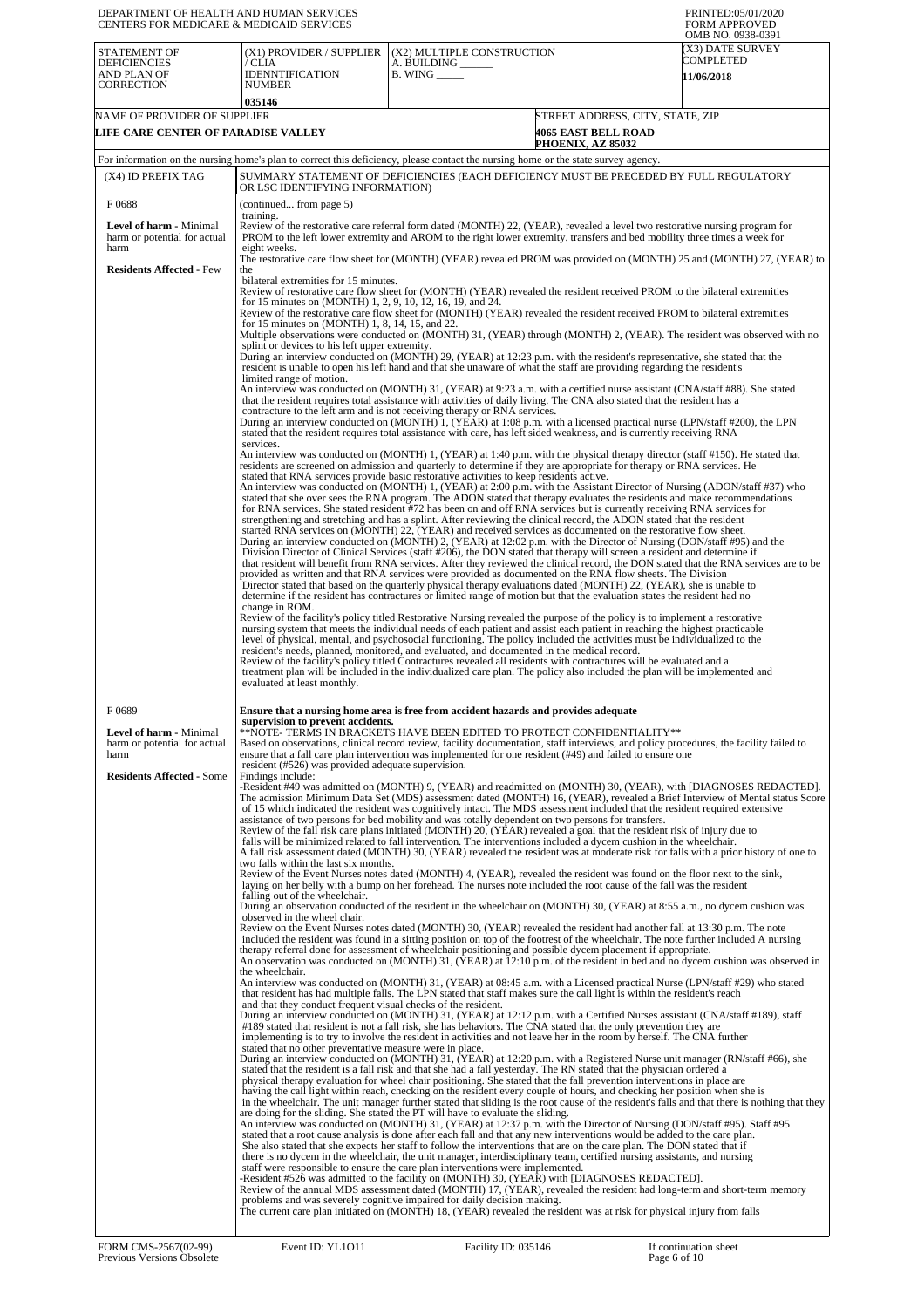| DEPARTMENT OF HEALTH AND HUMAN SERVICES<br><b>CENTERS FOR MEDICARE &amp; MEDICAID SERVICES</b>                                                                                                                                                                                                                                                                   |                                                                                                                                                                                                                                                                                                                                                                                                                                                                                                                                                                                                                                                                                                                                                                                                                                                                                                                                                                                                                                                                                                                                                                                                                                                                                                                                                                                                                                                                                                                                                                                 |                                                                                                                                                                                                                                                                                                                                                                                                                                                                                                                                                                                                                                                              | PRINTED:05/01/2020<br><b>FORM APPROVED</b><br>OMB NO. 0938-0391 |
|------------------------------------------------------------------------------------------------------------------------------------------------------------------------------------------------------------------------------------------------------------------------------------------------------------------------------------------------------------------|---------------------------------------------------------------------------------------------------------------------------------------------------------------------------------------------------------------------------------------------------------------------------------------------------------------------------------------------------------------------------------------------------------------------------------------------------------------------------------------------------------------------------------------------------------------------------------------------------------------------------------------------------------------------------------------------------------------------------------------------------------------------------------------------------------------------------------------------------------------------------------------------------------------------------------------------------------------------------------------------------------------------------------------------------------------------------------------------------------------------------------------------------------------------------------------------------------------------------------------------------------------------------------------------------------------------------------------------------------------------------------------------------------------------------------------------------------------------------------------------------------------------------------------------------------------------------------|--------------------------------------------------------------------------------------------------------------------------------------------------------------------------------------------------------------------------------------------------------------------------------------------------------------------------------------------------------------------------------------------------------------------------------------------------------------------------------------------------------------------------------------------------------------------------------------------------------------------------------------------------------------|-----------------------------------------------------------------|
| <b>STATEMENT OF</b><br><b>DEFICIENCIES</b><br>AND PLAN OF<br><b>CORRECTION</b>                                                                                                                                                                                                                                                                                   | (X1) PROVIDER / SUPPLIER<br>/ CLIA<br><b>IDENNTIFICATION</b><br><b>NUMBER</b><br>035146                                                                                                                                                                                                                                                                                                                                                                                                                                                                                                                                                                                                                                                                                                                                                                                                                                                                                                                                                                                                                                                                                                                                                                                                                                                                                                                                                                                                                                                                                         | (X2) MULTIPLE CONSTRUCTION<br>A. BUILDING _<br><b>B.</b> WING ______                                                                                                                                                                                                                                                                                                                                                                                                                                                                                                                                                                                         | (X3) DATE SURVEY<br>COMPLETED<br><b>11/06/2018</b>              |
| NAME OF PROVIDER OF SUPPLIER                                                                                                                                                                                                                                                                                                                                     |                                                                                                                                                                                                                                                                                                                                                                                                                                                                                                                                                                                                                                                                                                                                                                                                                                                                                                                                                                                                                                                                                                                                                                                                                                                                                                                                                                                                                                                                                                                                                                                 |                                                                                                                                                                                                                                                                                                                                                                                                                                                                                                                                                                                                                                                              | STREET ADDRESS, CITY, STATE, ZIP                                |
| LIFE CARE CENTER OF PARADISE VALLEY                                                                                                                                                                                                                                                                                                                              |                                                                                                                                                                                                                                                                                                                                                                                                                                                                                                                                                                                                                                                                                                                                                                                                                                                                                                                                                                                                                                                                                                                                                                                                                                                                                                                                                                                                                                                                                                                                                                                 | <b>4065 EAST BELL ROAD</b><br>PHOENIX, AZ 85032                                                                                                                                                                                                                                                                                                                                                                                                                                                                                                                                                                                                              |                                                                 |
| (X4) ID PREFIX TAG                                                                                                                                                                                                                                                                                                                                               |                                                                                                                                                                                                                                                                                                                                                                                                                                                                                                                                                                                                                                                                                                                                                                                                                                                                                                                                                                                                                                                                                                                                                                                                                                                                                                                                                                                                                                                                                                                                                                                 | For information on the nursing home's plan to correct this deficiency, please contact the nursing home or the state survey agency.<br>SUMMARY STATEMENT OF DEFICIENCIES (EACH DEFICIENCY MUST BE PRECEDED BY FULL REGULATORY                                                                                                                                                                                                                                                                                                                                                                                                                                 |                                                                 |
|                                                                                                                                                                                                                                                                                                                                                                  | OR LSC IDENTIFYING INFORMATION)                                                                                                                                                                                                                                                                                                                                                                                                                                                                                                                                                                                                                                                                                                                                                                                                                                                                                                                                                                                                                                                                                                                                                                                                                                                                                                                                                                                                                                                                                                                                                 |                                                                                                                                                                                                                                                                                                                                                                                                                                                                                                                                                                                                                                                              |                                                                 |
| F0689<br><b>Level of harm - Minimal</b><br>harm or potential for actual<br>harm                                                                                                                                                                                                                                                                                  | (continued from page 6)<br>safety awareness.<br>staff would anticipate and provide daily care as indicated.                                                                                                                                                                                                                                                                                                                                                                                                                                                                                                                                                                                                                                                                                                                                                                                                                                                                                                                                                                                                                                                                                                                                                                                                                                                                                                                                                                                                                                                                     | related to dementia and poor safety awareness. Interventions included providing environmental adaptions and reinforcing<br>Further review of the care plan revealed the resident had impaired cognitive skills with interventions that included the                                                                                                                                                                                                                                                                                                                                                                                                          |                                                                 |
| <b>Residents Affected - Some</b>                                                                                                                                                                                                                                                                                                                                 | (YEAR).                                                                                                                                                                                                                                                                                                                                                                                                                                                                                                                                                                                                                                                                                                                                                                                                                                                                                                                                                                                                                                                                                                                                                                                                                                                                                                                                                                                                                                                                                                                                                                         | The Fall Risk assessment dated [DATE] revealed a score of 22. Ten or above indicates interventions should be implemented.<br>Review of nursing progress notes revealed the resident had fallen once per month from (MONTH) (YEAR) through (MONTH)                                                                                                                                                                                                                                                                                                                                                                                                            |                                                                 |
|                                                                                                                                                                                                                                                                                                                                                                  | not intervening.                                                                                                                                                                                                                                                                                                                                                                                                                                                                                                                                                                                                                                                                                                                                                                                                                                                                                                                                                                                                                                                                                                                                                                                                                                                                                                                                                                                                                                                                                                                                                                | On (MONTH) 29, (YEAR) at 3:09 PM, the resident was observed climbing out of his wheelchair into his bed. The bed was<br>observed in a high position. The resident was observed to be shaking as he slowly situated himself on the bed, resting on<br>his hands, knees, and face with his back and buttocks in the air. After several seconds, the resident slumped down onto his left side.<br>During this observation, several staff members including CNAs were observed passing the resident's doorway looking in and<br>An interview was conducted on (MONTH) 1, (YEAR) at 1:05 PM with a licensed practical nurse (LPN/staff # 82). She stated that she |                                                                 |
|                                                                                                                                                                                                                                                                                                                                                                  | keeping the resident's bed in the low position.                                                                                                                                                                                                                                                                                                                                                                                                                                                                                                                                                                                                                                                                                                                                                                                                                                                                                                                                                                                                                                                                                                                                                                                                                                                                                                                                                                                                                                                                                                                                 | checks on residents identified as high fall-risk about every 10 minutes when she is working. The LPN stated that she<br>frequently have residents that are high risk for falls sit near the nurses' station. She stated that she would recommend<br>On (MONTH) 1, (YEAR) at 2:30 PM, resident #526 was observed sitting alone in the wheelchair at the elevator. When the                                                                                                                                                                                                                                                                                    |                                                                 |
|                                                                                                                                                                                                                                                                                                                                                                  | hall to an activity.                                                                                                                                                                                                                                                                                                                                                                                                                                                                                                                                                                                                                                                                                                                                                                                                                                                                                                                                                                                                                                                                                                                                                                                                                                                                                                                                                                                                                                                                                                                                                            | elevator door opened, a staff member was observed to exit. She asked the resident what he was doing there sitting by<br>himself. The resident stated that he wanted a candy bar. The staff member redirected him and moved his wheelchair down the<br>An interview was conducted on (MONTH) 2, (YEAR) at 3:02 PM with the director of nursing (DON/staff #95). She stated that if                                                                                                                                                                                                                                                                            |                                                                 |
|                                                                                                                                                                                                                                                                                                                                                                  |                                                                                                                                                                                                                                                                                                                                                                                                                                                                                                                                                                                                                                                                                                                                                                                                                                                                                                                                                                                                                                                                                                                                                                                                                                                                                                                                                                                                                                                                                                                                                                                 | a resident has advanced dementia, the resident should not to be left alone in their room, should be encouraged to attend<br>supervised activities, and would be provided a one to one supervision.<br>Review of the facility's policy on Incident Management revealed residents at risk for incidents are identified, care<br>planned, and procedures are implemented designed to reduce the incident risk and minimize the potential for occurrence. The policy                                                                                                                                                                                             |                                                                 |
|                                                                                                                                                                                                                                                                                                                                                                  | risks for incidents.                                                                                                                                                                                                                                                                                                                                                                                                                                                                                                                                                                                                                                                                                                                                                                                                                                                                                                                                                                                                                                                                                                                                                                                                                                                                                                                                                                                                                                                                                                                                                            | included that each resident receives adequate assistance and oversight as defined in the individualized plan of care that reduces the                                                                                                                                                                                                                                                                                                                                                                                                                                                                                                                        |                                                                 |
| F0698<br>Level of harm - Minimal                                                                                                                                                                                                                                                                                                                                 | Past noncompliance - remedy proposed                                                                                                                                                                                                                                                                                                                                                                                                                                                                                                                                                                                                                                                                                                                                                                                                                                                                                                                                                                                                                                                                                                                                                                                                                                                                                                                                                                                                                                                                                                                                            | **NOTE- TERMS IN BRACKETS HAVE BEEN EDITED TO PROTECT CONFIDENTIALITY**                                                                                                                                                                                                                                                                                                                                                                                                                                                                                                                                                                                      |                                                                 |
| harm or potential for actual<br>harm                                                                                                                                                                                                                                                                                                                             | Findings include:                                                                                                                                                                                                                                                                                                                                                                                                                                                                                                                                                                                                                                                                                                                                                                                                                                                                                                                                                                                                                                                                                                                                                                                                                                                                                                                                                                                                                                                                                                                                                               | Based on clinical record review, staff interviews and policies and procedures, the facility failed to ensure that pre and<br>post [MEDICAL TREATMENT] assessments were completed for one resident (#434).                                                                                                                                                                                                                                                                                                                                                                                                                                                    |                                                                 |
| <b>Residents Affected - Some</b>                                                                                                                                                                                                                                                                                                                                 | A physician's orders [REDACTED].                                                                                                                                                                                                                                                                                                                                                                                                                                                                                                                                                                                                                                                                                                                                                                                                                                                                                                                                                                                                                                                                                                                                                                                                                                                                                                                                                                                                                                                                                                                                                | Resident #434 was admitted on [DATE], with [DIAGNOSES REDACTED].<br>Review of the clinical record revealed the resident had a [MEDICAL TREATMENT] port in place for [MEDICAL TREATMENT]                                                                                                                                                                                                                                                                                                                                                                                                                                                                      |                                                                 |
|                                                                                                                                                                                                                                                                                                                                                                  | use.                                                                                                                                                                                                                                                                                                                                                                                                                                                                                                                                                                                                                                                                                                                                                                                                                                                                                                                                                                                                                                                                                                                                                                                                                                                                                                                                                                                                                                                                                                                                                                            | Further review of the clinical record revealed there were no pre and post [MEDICAL TREATMENT] assessments which were                                                                                                                                                                                                                                                                                                                                                                                                                                                                                                                                         |                                                                 |
|                                                                                                                                                                                                                                                                                                                                                                  | completed from admission through (MONTH) 29, (YEAR).                                                                                                                                                                                                                                                                                                                                                                                                                                                                                                                                                                                                                                                                                                                                                                                                                                                                                                                                                                                                                                                                                                                                                                                                                                                                                                                                                                                                                                                                                                                            | An interview was conducted with a Licensed Practical Nurse (staff #140) at 11/01/18 at 12:10 p.m. Staff #140 stated that the floor<br>nurses do pre/post [MEDICAL TREATMENT] assessments on residents before they leave for [MEDICAL TREATMENT] and upon<br>return. She stated that they previously documented the information on a Pre/Post [MEDICAL TREATMENT] sheet, but since they<br>have moved to a new computer system, she has not been documenting this.                                                                                                                                                                                            |                                                                 |
|                                                                                                                                                                                                                                                                                                                                                                  | An interview was conducted with the Director of Nursing (DON/staff #95) on 11/01/18 at 2:28 p.m. The DON stated that it is<br>her expectation that all patients on [MEDICAL TREATMENT] have an order to have their [MEDICAL TREATMENT] port site<br>assessed pre/post [MEDICAL TREATMENT]. Staff #95 also stated that she expects [MEDICAL TREATMENT] assessments to be<br>documented every time before a resident leaves for, and returns from [MEDICAL TREATMENT]. The DON added that if the<br>information has not been documented, it is because they have switched to a new system and they have not worked out the problems.<br>Review of the [MEDICAL TREATMENT] policy revealed that based on the comprehensive assessment of the patient, the facility<br>must ensure that patients who require [MEDICAL TREATMENT] receive such services, consistent with professional standards of<br>practice, the comprehensive person-centered care plan and the patients goals and preferences. The policy states that<br>[MEDICAL TREATMENT] patients shall receive constant care pre and post [MEDICAL TREATMENT], and that the [MEDICAL<br>TREATMENT] port site shall be checked on a daily basis with physician notification for any bleeding/hemorrhage, septic shock, or<br>signs of infection.<br>The policy further included to obtain vital signs of the patient upon return from [MEDICAL TREATMENT], routine dressing<br>changes with each treatment at [MEDICAL TREATMENT], and to maintain [MEDICAL TREATMENT] transfer forms in the<br>patients<br>medical record. |                                                                                                                                                                                                                                                                                                                                                                                                                                                                                                                                                                                                                                                              |                                                                 |
|                                                                                                                                                                                                                                                                                                                                                                  |                                                                                                                                                                                                                                                                                                                                                                                                                                                                                                                                                                                                                                                                                                                                                                                                                                                                                                                                                                                                                                                                                                                                                                                                                                                                                                                                                                                                                                                                                                                                                                                 |                                                                                                                                                                                                                                                                                                                                                                                                                                                                                                                                                                                                                                                              |                                                                 |
| F0744                                                                                                                                                                                                                                                                                                                                                            |                                                                                                                                                                                                                                                                                                                                                                                                                                                                                                                                                                                                                                                                                                                                                                                                                                                                                                                                                                                                                                                                                                                                                                                                                                                                                                                                                                                                                                                                                                                                                                                 | Provide the appropriate treatment and services to a resident who displays or is diagnosed                                                                                                                                                                                                                                                                                                                                                                                                                                                                                                                                                                    |                                                                 |
| Level of harm - Minimal<br>harm or potential for actual<br>harm                                                                                                                                                                                                                                                                                                  | with dementia.<br>well-being.                                                                                                                                                                                                                                                                                                                                                                                                                                                                                                                                                                                                                                                                                                                                                                                                                                                                                                                                                                                                                                                                                                                                                                                                                                                                                                                                                                                                                                                                                                                                                   | **NOTE- TERMS IN BRACKETS HAVE BEEN EDITED TO PROTECT CONFIDENTIALITY**<br>Based on clinical record review, hospital documentation, staff interviews and policy review, the facility failed to ensure<br>that one resident (#120) with dementia received the appropriate treatment and services to attain their highest practicable                                                                                                                                                                                                                                                                                                                          |                                                                 |
| <b>Residents Affected - Some</b>                                                                                                                                                                                                                                                                                                                                 | Findings include:<br>[DIAGNOSES REDACTED].                                                                                                                                                                                                                                                                                                                                                                                                                                                                                                                                                                                                                                                                                                                                                                                                                                                                                                                                                                                                                                                                                                                                                                                                                                                                                                                                                                                                                                                                                                                                      | Resident #120 was admitted at the facility on (MONTH) 10, (YEAR), with a [DIAGNOSES REDACTED].<br>The hospital discharge summary dated (MONTH) 10, (YEAR), included the resident became agitated in the emergency department<br>and required [MEDICATION NAME] (antipsychotic). The documentation also included the resident had severe agitation, which<br>became better on [MEDICATION NAME] (antipsychotic/generic name Quetiapine). The documentation included a hospital                                                                                                                                                                                |                                                                 |
|                                                                                                                                                                                                                                                                                                                                                                  | medications with the resident.                                                                                                                                                                                                                                                                                                                                                                                                                                                                                                                                                                                                                                                                                                                                                                                                                                                                                                                                                                                                                                                                                                                                                                                                                                                                                                                                                                                                                                                                                                                                                  | Review of the hospital discharge medication orders included for Quetiapine 25 mg 1 tablet by mouth two times a day for 30<br>days. The hospital discharge instructions also included to ask the physician or other care provider to review the                                                                                                                                                                                                                                                                                                                                                                                                               |                                                                 |
| The PASRR (Pre-Admission Screening and Resident Review) dated (MONTH) 10, (YEAR) included that the resident did not have<br>any mental disorders and did not have a [DIAGNOSES REDACTED]. Per the documentation, the resident had a primary<br>[DIAGNOSES<br>REDACTED].<br>According to the baseline care plan dated (MONTH) 10, (YEAR), the resident was blind. |                                                                                                                                                                                                                                                                                                                                                                                                                                                                                                                                                                                                                                                                                                                                                                                                                                                                                                                                                                                                                                                                                                                                                                                                                                                                                                                                                                                                                                                                                                                                                                                 |                                                                                                                                                                                                                                                                                                                                                                                                                                                                                                                                                                                                                                                              |                                                                 |
|                                                                                                                                                                                                                                                                                                                                                                  | situation and did not have any behaviors.                                                                                                                                                                                                                                                                                                                                                                                                                                                                                                                                                                                                                                                                                                                                                                                                                                                                                                                                                                                                                                                                                                                                                                                                                                                                                                                                                                                                                                                                                                                                       | The nursing admission assessment dated (MONTH) 11, (YEAR) revealed the resident was alert and oriented to person, place and<br>A physician's progress note dated (MONTH) 11, (YEAR) revealed the resident was very pleasant and had significant agitation<br>at the hospital requiring admission to the ICU (Intensive Care Unit) and a psychiatric evaluation. Physical examination                                                                                                                                                                                                                                                                         |                                                                 |
|                                                                                                                                                                                                                                                                                                                                                                  | A physician's orders [REDACTED].                                                                                                                                                                                                                                                                                                                                                                                                                                                                                                                                                                                                                                                                                                                                                                                                                                                                                                                                                                                                                                                                                                                                                                                                                                                                                                                                                                                                                                                                                                                                                | included the resident was alert and oriented x 4 and had severe agitation and acute metabolic [MEDICAL CONDITION]. The plan<br>included adjusting the [MEDICATION NAME] and psychiatric evaluation as needed.<br>The psychoactive medication informed consent for the use of [MEDICATION NAME] dated (MONTH) 11, (YEAR) included                                                                                                                                                                                                                                                                                                                             |                                                                 |
|                                                                                                                                                                                                                                                                                                                                                                  | hospital<br>were for [MEDICATION NAME] and to monitor behaviors.                                                                                                                                                                                                                                                                                                                                                                                                                                                                                                                                                                                                                                                                                                                                                                                                                                                                                                                                                                                                                                                                                                                                                                                                                                                                                                                                                                                                                                                                                                                | [MEDICAL CONDITION] AEB yelling, as the reason why the medication was prescribed.<br>A nurse practitioner progress note dated (MONTH) 12, (YEAR) included the resident developed acute confusion and severe<br>agitation in the hospital. Per the note, the resident was alert and oriented x 3, had depression and had unspecified<br>dementia with behavioral disturbance. The goal was to decrease in the incidence of delusions/hallucinations. Interventions<br>An admission MDS (Minimum Data Set) assessment dated (MONTH) 17, (YEAR) included a BIMS (Brief Interview for Mental                                                                     |                                                                 |
|                                                                                                                                                                                                                                                                                                                                                                  | Status)                                                                                                                                                                                                                                                                                                                                                                                                                                                                                                                                                                                                                                                                                                                                                                                                                                                                                                                                                                                                                                                                                                                                                                                                                                                                                                                                                                                                                                                                                                                                                                         | score of 15, indicating the resident has intact cognition, had no acute onset of mental status changes from baseline, and                                                                                                                                                                                                                                                                                                                                                                                                                                                                                                                                    |                                                                 |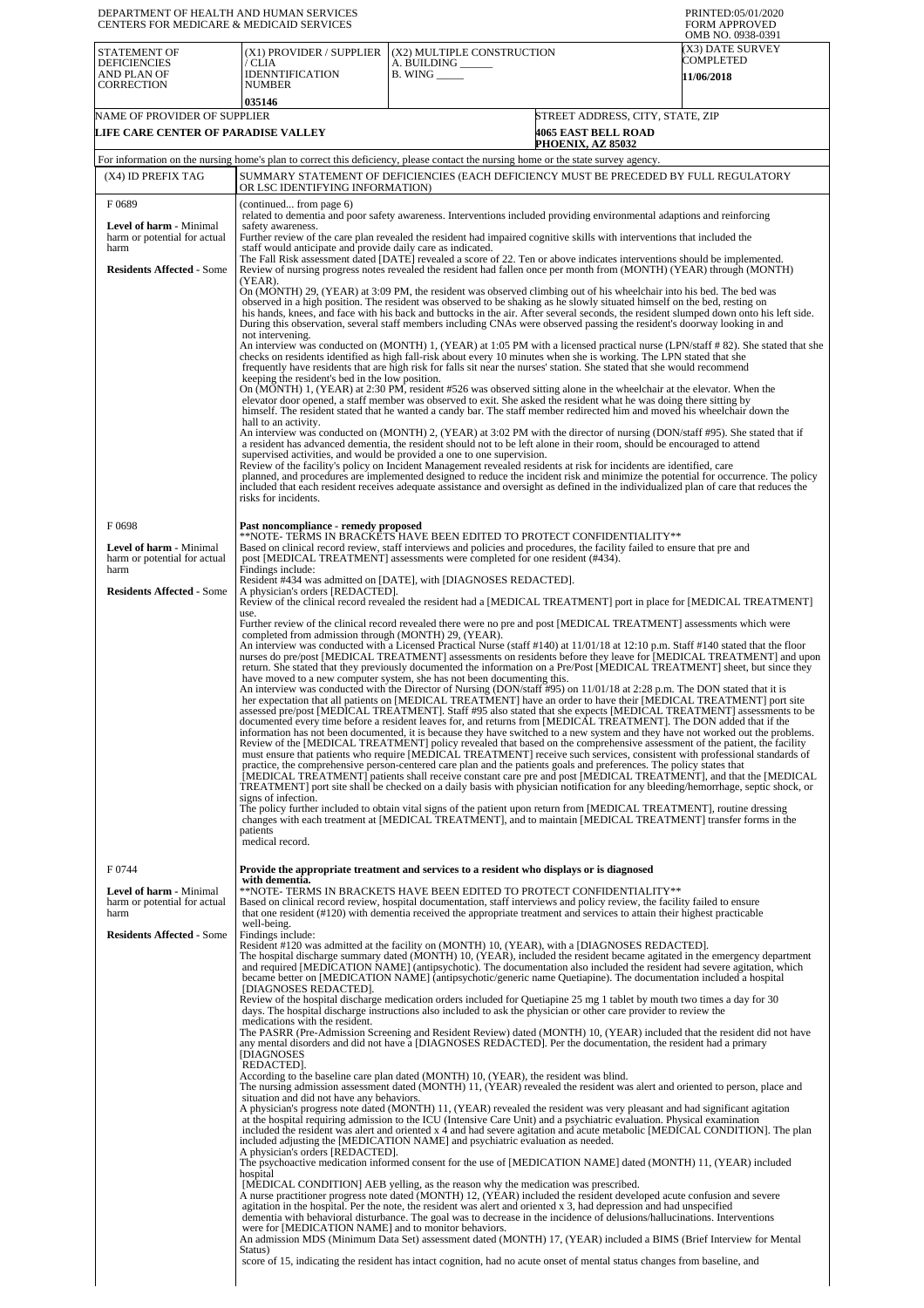FORM CMS-2567(02-99) Previous Versions Obsolete

Event ID: YL1O11 Facility ID: 035146 If continuation sheet<br>Page 7 of 10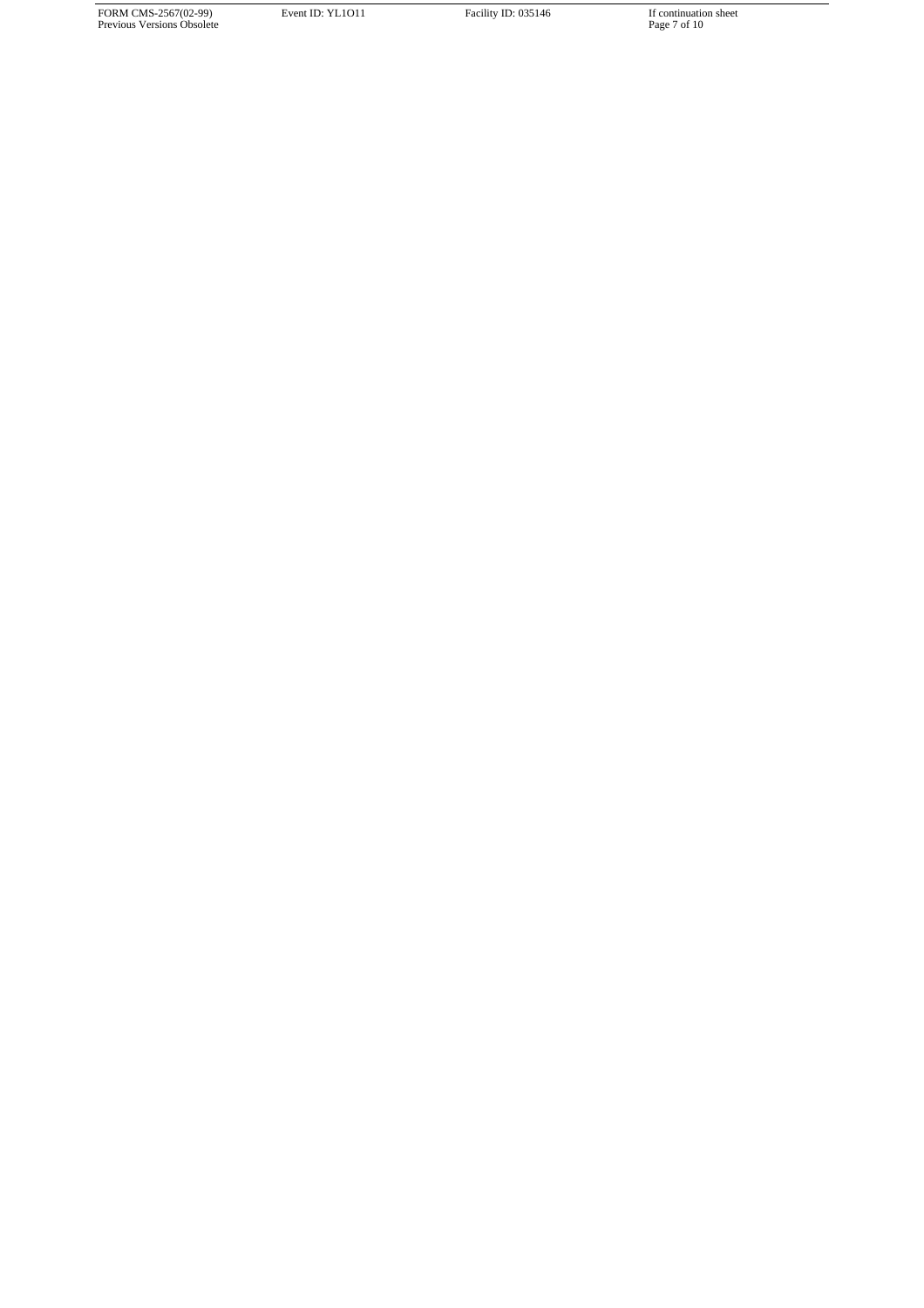| (X3) DATE SURVEY<br>(X1) PROVIDER / SUPPLIER<br>STATEMENT OF<br>(X2) MULTIPLE CONSTRUCTION<br>COMPLETED<br><b>DEFICIENCIES</b><br>/ CLIA<br>A. BUILDING<br>AND PLAN OF<br>IDENNTIFICATION<br><b>B. WING</b><br>11/06/2018<br>CORRECTION<br><b>NUMBER</b><br>035146<br>NAME OF PROVIDER OF SUPPLIER<br>STREET ADDRESS, CITY, STATE, ZIP<br><b>LIFE CARE CENTER OF PARADISE VALLEY</b><br><b>4065 EAST BELL ROAD</b><br>PHOENIX, AZ 85032<br>For information on the nursing home's plan to correct this deficiency, please contact the nursing home or the state survey agency.<br>(X4) ID PREFIX TAG<br>SUMMARY STATEMENT OF DEFICIENCIES (EACH DEFICIENCY MUST BE PRECEDED BY FULL REGULATORY<br>OR LSC IDENTIFYING INFORMATION)<br>F0744<br>(continued from page 7)<br>had no potential for depression symptoms. The MDS also included no potential indicators of [MEDICAL CONDITION] such as;<br>Level of harm - Minimal<br>hallucinations or delusions. Per the MDS, the resident did not have any physical or verbal behavioral symptoms.<br>harm or potential for actual<br>to the resident as ordered by the physician. This medication was first administered to the resident on (MONTH) 11.<br>harm<br>Review of the Behavior/Intervention Monthly Flow Record for (MONTH) (YEAR) revealed the resident was monitored for a<br>behavior of yelling out and that non-pharmacologic interventions were administered to the resident from (MONTH) 11, through<br><b>Residents Affected - Some</b><br>(MONTH) 22.<br>There was no evidence found in the clinical record that monitoring of resident behavior was done and NPI were administered<br>to the resident after (MONTH) 22, (YEAR).<br>The physician order [REDACTED].<br>However, the clinical record showed documentation that the resident was monitored for side effects related to [MEDICATION<br>NAME] use starting (MONTH) 23, (YEAR).<br>Review of a NP note dated (MONTH) 25, (YEAR) revealed the resident was alert and oriented x 2 and was cooperative. Per the<br>note, the resident had unspecified dementia with behavioral disturbance and the plan was to continue current dose of<br>[MEDICATION NAME]<br>A physician's progress note dated (MONTH) 26, (YEAR) included staff had reported that the resident's mentation was close to<br>baseline. The note included the resident had acute metabolic [MEDICAL CONDITION] and severe agitation and that this has now<br>improved and was better on [MEDICATION NAME]. The plan included adjusting the dose of [MEDICATION NAME] and for a<br>psychiatric evaluation as needed.<br>A physician's orders [REDACTED]. However, the [DIAGNOSES REDACTED].<br>Review of the psychoactive medication informed consent for the use of [MEDICATION NAME] dated (MONTH) 3, (YEAR)<br>included<br>hallucinations as the reason why the medication was prescribed.<br>However, continued review of the clinical record revealed no evidence that the resident had hallucinations and/or delusions<br>from (MONTH) 11, through (MONTH) 5, (YEAR).<br>In an interview with a licensed practical nurse (LPN/staff #192) conducted on (MONTH) 2, (YEAR) at 1:48 p.m., she stated<br>when a resident is prescribed an antipsychotic, she will ensure that a consent for its use is signed by the resident or<br>responsible party. She stated there must be a [DIAGNOSES REDACTED]. She said target behaviors will be written in the order<br>and documented as as evidenced by and that these target behaviors together will be monitored for the entire shift. She<br>further stated the monitoring will be documented in the nursing notes, MARs and behavior monitoring flowsheet.<br>During an interview with a certified nursing assistant (CNA/staff #103) conducted on (MONTH) 5, (YEAR) at 2:11 p.m., she<br>stated the resident is alert and oriented and can tell staff her needs and wants. She stated the resident has periods of<br>confusion and starts screaming especially after meals. She stated the resident reports seeing shadows because the resident<br>is blind. She also stated the resident does not have any other behaviors other than screaming/yelling out after meals.<br>An interview with a LPN (staff #51) was conducted on (MONTH) 5, (YEAR) at 2:31 p.m. Staff #51 stated the resident is alert<br>and oriented and able to verbalize needs. She stated the resident has a problem with her left eye vision and has yelling as a behavior.<br>She said the resident usually yells when she can not find her call light; and, she does not know of any other<br>behaviors the resident has. She said the resident does not have hallucinations or delusions. When asked what the<br>[MEDICATION NAME] for resident #120 was prescribed for, she stated that she could not determine the target behavior related to<br>the use of this medication.<br>On (MONTH) 5, (YEAR) at 2:56 p.m., staff #51 stated that she reviewed the resident's clinical record with the Assistant<br>Director of Nursing (ADON/staff #37). Staff #51 stated the resident is on [MEDICATION NAME] for hallucinations.<br>Review of the policy on Psychopharmacological Medication Management revealed the purpose was to support effective<br>utilization of psychopharmacological medications in the appropriate treatment of [REDACTED]. It also included that based on the<br>comprehensive assessment, a resident who has not used an antipsychotic are not given this drug, unless the therapy is<br>necessary to treat a specific condition as diagnosed and documented in the medical record.<br>Continued review of the policy revealed that each resident receives only those psychopharmacological medications for the<br>duration clinically indicated to treat the resident's assessed condition(s) and appropriate diagnosis. Per the policy,<br>documentation in the resident's medical record includes but is not limited to: mental illness diagnosis,<br>psychopharmacologic medication, type of behaviors which are new or worsening of behavior times and precipitation factors,<br>if known.<br>The policy also stated that Based on the assessment findings, the IDT (interdisciplinary team) will evaluate if the<br>psychopharmacological medication therapy is appropriate by considering the following: Indications and [DIAGNOSES]<br>REDACTED].<br>F0758<br>Implement gradual dose reductions (GDR) and non-pharmacological interventions, unless<br>contraindicated, prior to initiating or instead of continuing psychotropic medication;<br>Level of harm - Minimal<br>and PRN orders for psychotropic medications are only used when the medication is<br>harm or potential for actual<br>necessary and PRN use is limited.<br>**NOTE- TERMS IN BRACKETS HAVE BEEN EDITED TO PROTECT CONFIDENTIALITY**<br>harm<br>Based on clinical record reviews, staff interviews, facility documentation, and policy review, the facility failed to ensure as needed<br><b>Residents Affected - Some</b><br>(PRN) [MEDICAL CONDITION] medications for two residents (#102 and #120) had documentation of the rationale to<br>continue their use longer than the required timeframe, and failed to ensure that target behaviors and side effects<br>associated with the use of [MEDICAL CONDITION] medications were consistently monitored.<br>Findings include:<br>-Resident #120 was admitted to the facility on (MONTH) 10, (YEAR), with a [DIAGNOSES REDACTED].<br>The PASRR (Pre-Admission Screening and Resident Review) dated (MONTH) 10, (YEAR) included the resident did not have any<br>[DIAGNOSES REDACTED]. Per the documentation, the resident had a primary [DIAGNOSES REDACTED].<br>A nursing admission assessment dated (MONTH) 11, (YEAR) revealed the resident was alert and oriented to person, place and<br>situation and can communicate needs. Per the documentation, the resident did not have any behaviors.<br>A physician's progress note dated (MONTH) 11, (YEAR) included the resident was very pleasant, but had significant agitation<br>at the hospital requiring admission to the ICU (Intensive Care Unit), and had a psychiatric evaluation. Physical<br>examination included the resident was alert and oriented x 4. The note included the resident had severe agitation.<br>The admission MDS (Minimum Data Set) assessment dated (MONTH) 17, (YEAR) included a BIMS (Brief Interview for Mental<br>Status) score of 15, indicating the resident had intact cognition and had no mood disorders or any physical or verbal behaviors.<br>The MDS assessment also included the resident did not have [DIAGNOSES REDACTED].<br>The Behavior/Intervention Monthly Flow Record from (MONTH) 11 through (MONTH) 20, (YEAR) revealed no documentation that<br>the<br>resident experienced increased agitation/anxiety.<br>A psychosocial note dated (MONTH) 21, (YEAR) included the resident was yelling out throughout the whole shift and was unable to<br>identify needs. Per the note, the resident was reminded to use the call light system, but was ineffective and continued<br>to yell out for help.<br>Review of the behavior monitoring sheet for (MONTH) 21, (YEAR) revealed the resident had behaviors marked as C, indicating<br>behaviors were continuous during the day shift. Non pharmacological interventions included redirection and 1:1. The number<br>of episodes were not documented by the night shift.<br>A nurse practitioner (NP) note dated (MONTH) 22, (YEAR) included the resident was alert and oriented x 3, and that nursing<br>staff reported the resident was agitated and yelling at times. The note included the resident had anxiety and the plan<br>included that [MEDICATION NAME] ([MEDICATION NAME]/anxiolytic) was added on a PRN basis for agitation and yelling by<br>the<br>physician.<br>Review of the physician's note dated (MONTH) 22, (YEAR) revealed that staff reported the resident has been having increased<br>agitation.<br>A physician's orders [REDACTED]. The order did not include the duration of its use. | DEPARTMENT OF HEALTH AND HUMAN SERVICES<br><b>CENTERS FOR MEDICARE &amp; MEDICAID SERVICES</b> |                                                                                                                       |  | PRINTED:05/01/2020<br><b>FORM APPROVED</b> |  |
|--------------------------------------------------------------------------------------------------------------------------------------------------------------------------------------------------------------------------------------------------------------------------------------------------------------------------------------------------------------------------------------------------------------------------------------------------------------------------------------------------------------------------------------------------------------------------------------------------------------------------------------------------------------------------------------------------------------------------------------------------------------------------------------------------------------------------------------------------------------------------------------------------------------------------------------------------------------------------------------------------------------------------------------------------------------------------------------------------------------------------------------------------------------------------------------------------------------------------------------------------------------------------------------------------------------------------------------------------------------------------------------------------------------------------------------------------------------------------------------------------------------------------------------------------------------------------------------------------------------------------------------------------------------------------------------------------------------------------------------------------------------------------------------------------------------------------------------------------------------------------------------------------------------------------------------------------------------------------------------------------------------------------------------------------------------------------------------------------------------------------------------------------------------------------------------------------------------------------------------------------------------------------------------------------------------------------------------------------------------------------------------------------------------------------------------------------------------------------------------------------------------------------------------------------------------------------------------------------------------------------------------------------------------------------------------------------------------------------------------------------------------------------------------------------------------------------------------------------------------------------------------------------------------------------------------------------------------------------------------------------------------------------------------------------------------------------------------------------------------------------------------------------------------------------------------------------------------------------------------------------------------------------------------------------------------------------------------------------------------------------------------------------------------------------------------------------------------------------------------------------------------------------------------------------------------------------------------------------------------------------------------------------------------------------------------------------------------------------------------------------------------------------------------------------------------------------------------------------------------------------------------------------------------------------------------------------------------------------------------------------------------------------------------------------------------------------------------------------------------------------------------------------------------------------------------------------------------------------------------------------------------------------------------------------------------------------------------------------------------------------------------------------------------------------------------------------------------------------------------------------------------------------------------------------------------------------------------------------------------------------------------------------------------------------------------------------------------------------------------------------------------------------------------------------------------------------------------------------------------------------------------------------------------------------------------------------------------------------------------------------------------------------------------------------------------------------------------------------------------------------------------------------------------------------------------------------------------------------------------------------------------------------------------------------------------------------------------------------------------------------------------------------------------------------------------------------------------------------------------------------------------------------------------------------------------------------------------------------------------------------------------------------------------------------------------------------------------------------------------------------------------------------------------------------------------------------------------------------------------------------------------------------------------------------------------------------------------------------------------------------------------------------------------------------------------------------------------------------------------------------------------------------------------------------------------------------------------------------------------------------------------------------------------------------------------------------------------------------------------------------------------------------------------------------------------------------------------------------------------------------------------------------------------------------------------------------------------------------------------------------------------------------------------------------------------------------------------------------------------------------------------------------------------------------------------------------------------------------------------------------------------------------------------------------------------------------------------------------------------------------------------------------------------------------------------------------------------------------------------------------------------------------------------------------------------------------------------------------------------------------------------------------------------------------------------------------------------------------------------------------------------------------------------------------------------------------------------------------------------------------------------------------------------------------------------------------------------------------------------------------------------------------------------------------------------------------------------------------------------------------------------------------------------------------------------------------------------------------------------------------------------------------------------------------------------------------------------------------------------------------------------------------------------------------------------------------------------------------------------------------------------------------------------------------------------------------------------------------------------------------------------------------------------------------------------------------------------------------------------------------------------------------------------------------------------------------------------------------------------------------------------------------------------------------------------------------------------------------------------------------------------------------------------------------------------------------------------------------------------------------------------------------------------------------------------------------------------------------------------------------------------------------------------------------------------------------------------------------------------------------------------------------------------------------------------------------------------------------------------------------------------------------------------------------------------------------------------------------------------------------------------------------------------------------------------------------------------------------------------------------------------------------------------------------------------------------------------------------------------------------------------------------------------------------------------------------------------------------------------------------------------------------------------------------------------------------------------------------------------------------------------------------------------------------------------------------------------------------------------------------------------------------------------------------------------------------------------------------------------------------------------------------------------------------------------------------------------------------------------------------------------------------------|------------------------------------------------------------------------------------------------|-----------------------------------------------------------------------------------------------------------------------|--|--------------------------------------------|--|
|                                                                                                                                                                                                                                                                                                                                                                                                                                                                                                                                                                                                                                                                                                                                                                                                                                                                                                                                                                                                                                                                                                                                                                                                                                                                                                                                                                                                                                                                                                                                                                                                                                                                                                                                                                                                                                                                                                                                                                                                                                                                                                                                                                                                                                                                                                                                                                                                                                                                                                                                                                                                                                                                                                                                                                                                                                                                                                                                                                                                                                                                                                                                                                                                                                                                                                                                                                                                                                                                                                                                                                                                                                                                                                                                                                                                                                                                                                                                                                                                                                                                                                                                                                                                                                                                                                                                                                                                                                                                                                                                                                                                                                                                                                                                                                                                                                                                                                                                                                                                                                                                                                                                                                                                                                                                                                                                                                                                                                                                                                                                                                                                                                                                                                                                                                                                                                                                                                                                                                                                                                                                                                                                                                                                                                                                                                                                                                                                                                                                                                                                                                                                                                                                                                                                                                                                                                                                                                                                                                                                                                                                                                                                                                                                                                                                                                                                                                                                                                                                                                                                                                                                                                                                                                                                                                                                                                                                                                                                                                                                                                                                                                                                                                                                                                                                                                                                                                                                                                                                                                                                                                                                                                                                                                                                                                                                                                                                                                                                                                                                                                                                                                                                                                                                                                                                                                                                                                                                                                                                                                                                                                                                                                                                                                                                                                                                                                                                                                                                                                                                                                                                                                                                                        |                                                                                                |                                                                                                                       |  | OMB NO. 0938-0391                          |  |
|                                                                                                                                                                                                                                                                                                                                                                                                                                                                                                                                                                                                                                                                                                                                                                                                                                                                                                                                                                                                                                                                                                                                                                                                                                                                                                                                                                                                                                                                                                                                                                                                                                                                                                                                                                                                                                                                                                                                                                                                                                                                                                                                                                                                                                                                                                                                                                                                                                                                                                                                                                                                                                                                                                                                                                                                                                                                                                                                                                                                                                                                                                                                                                                                                                                                                                                                                                                                                                                                                                                                                                                                                                                                                                                                                                                                                                                                                                                                                                                                                                                                                                                                                                                                                                                                                                                                                                                                                                                                                                                                                                                                                                                                                                                                                                                                                                                                                                                                                                                                                                                                                                                                                                                                                                                                                                                                                                                                                                                                                                                                                                                                                                                                                                                                                                                                                                                                                                                                                                                                                                                                                                                                                                                                                                                                                                                                                                                                                                                                                                                                                                                                                                                                                                                                                                                                                                                                                                                                                                                                                                                                                                                                                                                                                                                                                                                                                                                                                                                                                                                                                                                                                                                                                                                                                                                                                                                                                                                                                                                                                                                                                                                                                                                                                                                                                                                                                                                                                                                                                                                                                                                                                                                                                                                                                                                                                                                                                                                                                                                                                                                                                                                                                                                                                                                                                                                                                                                                                                                                                                                                                                                                                                                                                                                                                                                                                                                                                                                                                                                                                                                                                                                                                        |                                                                                                |                                                                                                                       |  |                                            |  |
|                                                                                                                                                                                                                                                                                                                                                                                                                                                                                                                                                                                                                                                                                                                                                                                                                                                                                                                                                                                                                                                                                                                                                                                                                                                                                                                                                                                                                                                                                                                                                                                                                                                                                                                                                                                                                                                                                                                                                                                                                                                                                                                                                                                                                                                                                                                                                                                                                                                                                                                                                                                                                                                                                                                                                                                                                                                                                                                                                                                                                                                                                                                                                                                                                                                                                                                                                                                                                                                                                                                                                                                                                                                                                                                                                                                                                                                                                                                                                                                                                                                                                                                                                                                                                                                                                                                                                                                                                                                                                                                                                                                                                                                                                                                                                                                                                                                                                                                                                                                                                                                                                                                                                                                                                                                                                                                                                                                                                                                                                                                                                                                                                                                                                                                                                                                                                                                                                                                                                                                                                                                                                                                                                                                                                                                                                                                                                                                                                                                                                                                                                                                                                                                                                                                                                                                                                                                                                                                                                                                                                                                                                                                                                                                                                                                                                                                                                                                                                                                                                                                                                                                                                                                                                                                                                                                                                                                                                                                                                                                                                                                                                                                                                                                                                                                                                                                                                                                                                                                                                                                                                                                                                                                                                                                                                                                                                                                                                                                                                                                                                                                                                                                                                                                                                                                                                                                                                                                                                                                                                                                                                                                                                                                                                                                                                                                                                                                                                                                                                                                                                                                                                                                                                        |                                                                                                |                                                                                                                       |  |                                            |  |
|                                                                                                                                                                                                                                                                                                                                                                                                                                                                                                                                                                                                                                                                                                                                                                                                                                                                                                                                                                                                                                                                                                                                                                                                                                                                                                                                                                                                                                                                                                                                                                                                                                                                                                                                                                                                                                                                                                                                                                                                                                                                                                                                                                                                                                                                                                                                                                                                                                                                                                                                                                                                                                                                                                                                                                                                                                                                                                                                                                                                                                                                                                                                                                                                                                                                                                                                                                                                                                                                                                                                                                                                                                                                                                                                                                                                                                                                                                                                                                                                                                                                                                                                                                                                                                                                                                                                                                                                                                                                                                                                                                                                                                                                                                                                                                                                                                                                                                                                                                                                                                                                                                                                                                                                                                                                                                                                                                                                                                                                                                                                                                                                                                                                                                                                                                                                                                                                                                                                                                                                                                                                                                                                                                                                                                                                                                                                                                                                                                                                                                                                                                                                                                                                                                                                                                                                                                                                                                                                                                                                                                                                                                                                                                                                                                                                                                                                                                                                                                                                                                                                                                                                                                                                                                                                                                                                                                                                                                                                                                                                                                                                                                                                                                                                                                                                                                                                                                                                                                                                                                                                                                                                                                                                                                                                                                                                                                                                                                                                                                                                                                                                                                                                                                                                                                                                                                                                                                                                                                                                                                                                                                                                                                                                                                                                                                                                                                                                                                                                                                                                                                                                                                                                                        |                                                                                                |                                                                                                                       |  |                                            |  |
|                                                                                                                                                                                                                                                                                                                                                                                                                                                                                                                                                                                                                                                                                                                                                                                                                                                                                                                                                                                                                                                                                                                                                                                                                                                                                                                                                                                                                                                                                                                                                                                                                                                                                                                                                                                                                                                                                                                                                                                                                                                                                                                                                                                                                                                                                                                                                                                                                                                                                                                                                                                                                                                                                                                                                                                                                                                                                                                                                                                                                                                                                                                                                                                                                                                                                                                                                                                                                                                                                                                                                                                                                                                                                                                                                                                                                                                                                                                                                                                                                                                                                                                                                                                                                                                                                                                                                                                                                                                                                                                                                                                                                                                                                                                                                                                                                                                                                                                                                                                                                                                                                                                                                                                                                                                                                                                                                                                                                                                                                                                                                                                                                                                                                                                                                                                                                                                                                                                                                                                                                                                                                                                                                                                                                                                                                                                                                                                                                                                                                                                                                                                                                                                                                                                                                                                                                                                                                                                                                                                                                                                                                                                                                                                                                                                                                                                                                                                                                                                                                                                                                                                                                                                                                                                                                                                                                                                                                                                                                                                                                                                                                                                                                                                                                                                                                                                                                                                                                                                                                                                                                                                                                                                                                                                                                                                                                                                                                                                                                                                                                                                                                                                                                                                                                                                                                                                                                                                                                                                                                                                                                                                                                                                                                                                                                                                                                                                                                                                                                                                                                                                                                                                                                        |                                                                                                |                                                                                                                       |  |                                            |  |
|                                                                                                                                                                                                                                                                                                                                                                                                                                                                                                                                                                                                                                                                                                                                                                                                                                                                                                                                                                                                                                                                                                                                                                                                                                                                                                                                                                                                                                                                                                                                                                                                                                                                                                                                                                                                                                                                                                                                                                                                                                                                                                                                                                                                                                                                                                                                                                                                                                                                                                                                                                                                                                                                                                                                                                                                                                                                                                                                                                                                                                                                                                                                                                                                                                                                                                                                                                                                                                                                                                                                                                                                                                                                                                                                                                                                                                                                                                                                                                                                                                                                                                                                                                                                                                                                                                                                                                                                                                                                                                                                                                                                                                                                                                                                                                                                                                                                                                                                                                                                                                                                                                                                                                                                                                                                                                                                                                                                                                                                                                                                                                                                                                                                                                                                                                                                                                                                                                                                                                                                                                                                                                                                                                                                                                                                                                                                                                                                                                                                                                                                                                                                                                                                                                                                                                                                                                                                                                                                                                                                                                                                                                                                                                                                                                                                                                                                                                                                                                                                                                                                                                                                                                                                                                                                                                                                                                                                                                                                                                                                                                                                                                                                                                                                                                                                                                                                                                                                                                                                                                                                                                                                                                                                                                                                                                                                                                                                                                                                                                                                                                                                                                                                                                                                                                                                                                                                                                                                                                                                                                                                                                                                                                                                                                                                                                                                                                                                                                                                                                                                                                                                                                                                                        |                                                                                                | Review the MAR (medication administration record) for (MONTH) (YEAR) revealed that [MEDICATION NAME] was administered |  |                                            |  |
|                                                                                                                                                                                                                                                                                                                                                                                                                                                                                                                                                                                                                                                                                                                                                                                                                                                                                                                                                                                                                                                                                                                                                                                                                                                                                                                                                                                                                                                                                                                                                                                                                                                                                                                                                                                                                                                                                                                                                                                                                                                                                                                                                                                                                                                                                                                                                                                                                                                                                                                                                                                                                                                                                                                                                                                                                                                                                                                                                                                                                                                                                                                                                                                                                                                                                                                                                                                                                                                                                                                                                                                                                                                                                                                                                                                                                                                                                                                                                                                                                                                                                                                                                                                                                                                                                                                                                                                                                                                                                                                                                                                                                                                                                                                                                                                                                                                                                                                                                                                                                                                                                                                                                                                                                                                                                                                                                                                                                                                                                                                                                                                                                                                                                                                                                                                                                                                                                                                                                                                                                                                                                                                                                                                                                                                                                                                                                                                                                                                                                                                                                                                                                                                                                                                                                                                                                                                                                                                                                                                                                                                                                                                                                                                                                                                                                                                                                                                                                                                                                                                                                                                                                                                                                                                                                                                                                                                                                                                                                                                                                                                                                                                                                                                                                                                                                                                                                                                                                                                                                                                                                                                                                                                                                                                                                                                                                                                                                                                                                                                                                                                                                                                                                                                                                                                                                                                                                                                                                                                                                                                                                                                                                                                                                                                                                                                                                                                                                                                                                                                                                                                                                                                                                        |                                                                                                |                                                                                                                       |  |                                            |  |
|                                                                                                                                                                                                                                                                                                                                                                                                                                                                                                                                                                                                                                                                                                                                                                                                                                                                                                                                                                                                                                                                                                                                                                                                                                                                                                                                                                                                                                                                                                                                                                                                                                                                                                                                                                                                                                                                                                                                                                                                                                                                                                                                                                                                                                                                                                                                                                                                                                                                                                                                                                                                                                                                                                                                                                                                                                                                                                                                                                                                                                                                                                                                                                                                                                                                                                                                                                                                                                                                                                                                                                                                                                                                                                                                                                                                                                                                                                                                                                                                                                                                                                                                                                                                                                                                                                                                                                                                                                                                                                                                                                                                                                                                                                                                                                                                                                                                                                                                                                                                                                                                                                                                                                                                                                                                                                                                                                                                                                                                                                                                                                                                                                                                                                                                                                                                                                                                                                                                                                                                                                                                                                                                                                                                                                                                                                                                                                                                                                                                                                                                                                                                                                                                                                                                                                                                                                                                                                                                                                                                                                                                                                                                                                                                                                                                                                                                                                                                                                                                                                                                                                                                                                                                                                                                                                                                                                                                                                                                                                                                                                                                                                                                                                                                                                                                                                                                                                                                                                                                                                                                                                                                                                                                                                                                                                                                                                                                                                                                                                                                                                                                                                                                                                                                                                                                                                                                                                                                                                                                                                                                                                                                                                                                                                                                                                                                                                                                                                                                                                                                                                                                                                                                                        |                                                                                                |                                                                                                                       |  |                                            |  |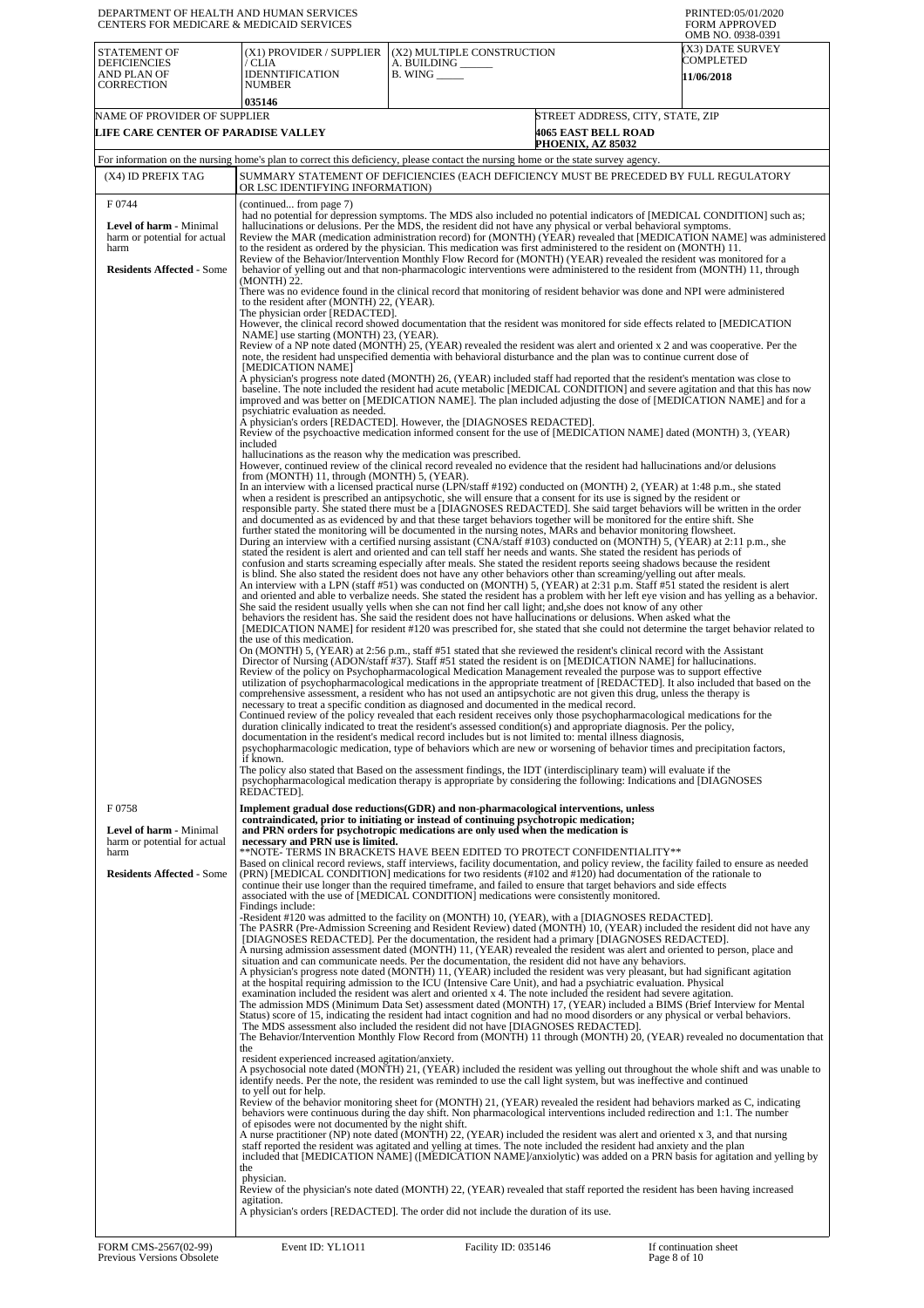| DEPARTMENT OF HEALTH AND HUMAN SERVICES<br><b>CENTERS FOR MEDICARE &amp; MEDICAID SERVICES</b> |                                                                                                                                                                                                                                                                                                                                                                                                                                                                                                                                                                                                               |                                                                                                                                                                                                                                                                                                                                                                                                                                                                                                                                                                                                                                                                                                                                                  | PRINTED:05/01/2020<br><b>FORM APPROVED</b><br>OMB NO. 0938-0391                                                                                                                                                                                           |  |
|------------------------------------------------------------------------------------------------|---------------------------------------------------------------------------------------------------------------------------------------------------------------------------------------------------------------------------------------------------------------------------------------------------------------------------------------------------------------------------------------------------------------------------------------------------------------------------------------------------------------------------------------------------------------------------------------------------------------|--------------------------------------------------------------------------------------------------------------------------------------------------------------------------------------------------------------------------------------------------------------------------------------------------------------------------------------------------------------------------------------------------------------------------------------------------------------------------------------------------------------------------------------------------------------------------------------------------------------------------------------------------------------------------------------------------------------------------------------------------|-----------------------------------------------------------------------------------------------------------------------------------------------------------------------------------------------------------------------------------------------------------|--|
| STATEMENT OF<br><b>DEFICIENCIES</b><br>AND PLAN OF<br><b>CORRECTION</b>                        | (X1) PROVIDER / SUPPLIER<br>/ CLIA<br>IDENNTIFICATION<br>NUMBER<br>035146                                                                                                                                                                                                                                                                                                                                                                                                                                                                                                                                     | (X2) MULTIPLE CONSTRUCTION<br>A. BUILDING _<br>$B.$ WING $\_\_\_\_\_\_\$                                                                                                                                                                                                                                                                                                                                                                                                                                                                                                                                                                                                                                                                         | (X3) DATE SURVEY<br>COMPLETED<br>11/06/2018                                                                                                                                                                                                               |  |
| NAME OF PROVIDER OF SUPPLIER<br><b>LIFE CARE CENTER OF PARADISE VALLEY</b>                     |                                                                                                                                                                                                                                                                                                                                                                                                                                                                                                                                                                                                               | <b>4065 EAST BELL ROAD</b><br>PHOENIX, AZ 85032                                                                                                                                                                                                                                                                                                                                                                                                                                                                                                                                                                                                                                                                                                  | STREET ADDRESS, CITY, STATE, ZIP                                                                                                                                                                                                                          |  |
|                                                                                                |                                                                                                                                                                                                                                                                                                                                                                                                                                                                                                                                                                                                               | For information on the nursing home's plan to correct this deficiency, please contact the nursing home or the state survey agency.                                                                                                                                                                                                                                                                                                                                                                                                                                                                                                                                                                                                               |                                                                                                                                                                                                                                                           |  |
| (X4) ID PREFIX TAG                                                                             | OR LSC IDENTIFYING INFORMATION)                                                                                                                                                                                                                                                                                                                                                                                                                                                                                                                                                                               | SUMMARY STATEMENT OF DEFICIENCIES (EACH DEFICIENCY MUST BE PRECEDED BY FULL REGULATORY                                                                                                                                                                                                                                                                                                                                                                                                                                                                                                                                                                                                                                                           |                                                                                                                                                                                                                                                           |  |
| F0758<br><b>Level of harm - Minimal</b>                                                        | (continued from page 8)                                                                                                                                                                                                                                                                                                                                                                                                                                                                                                                                                                                       | Review of the psychoactive medication informed consent for the use of [MEDICATION NAME] dated (MONTH) 24, (YEAR),                                                                                                                                                                                                                                                                                                                                                                                                                                                                                                                                                                                                                                |                                                                                                                                                                                                                                                           |  |
| harm or potential for actual<br>harm<br><b>Residents Affected - Some</b>                       | revealed<br>the medication was being used for increased yelling out.                                                                                                                                                                                                                                                                                                                                                                                                                                                                                                                                          | The NP note dated (MONTH) 25, (YEAR) included the resident was awake, alert and oriented x 2 and was cooperative. Per the<br>note, the resident had unspecified dementia with behavioral disturbance and that the [MEDICATION NAME] was on hold for                                                                                                                                                                                                                                                                                                                                                                                                                                                                                              |                                                                                                                                                                                                                                                           |  |
|                                                                                                | episode of difficulty arousing the resident.<br>indicated [REDACTED]                                                                                                                                                                                                                                                                                                                                                                                                                                                                                                                                          | Review of the MAR (medication administration record) for (MONTH) (YEAR), revealed the order for [MEDICATION NAME]<br>However, there was no evidence found in the clinical record that the resident was anxious or was yelling out on (MONTH) 28.                                                                                                                                                                                                                                                                                                                                                                                                                                                                                                 | ([MEDICATION NAME]) 0.5 mg give 1 tablet by mouth every 8 hours as needed for anxiety, as evidenced by yelling out. The MAR                                                                                                                               |  |
|                                                                                                | $23-29.$                                                                                                                                                                                                                                                                                                                                                                                                                                                                                                                                                                                                      |                                                                                                                                                                                                                                                                                                                                                                                                                                                                                                                                                                                                                                                                                                                                                  | There was also no clinical record documentation that the resident was monitored for behaviors from (MONTH) 23-29, (YEAR), or<br>that the resident was being monitored for possible side effects associated with the use of [MEDICATION NAME] from (MONTH) |  |
|                                                                                                | shift and should be documented on the behavior sheet.                                                                                                                                                                                                                                                                                                                                                                                                                                                                                                                                                         | An interview with a licensed practical nurse (LPN/staff #82) was conducted on (MONTH) 1, (YEAR) at 1:08 p.m. Staff #82<br>stated that when a resident is on psychoactive medication, she ensures the physician's orders [REDACTED]. She said the<br>order will be transcribed in the clinical record and the target behavior will be transcribed onto the behavior flow sheet.                                                                                                                                                                                                                                                                                                                                                                   | She said the number of episodes will be monitored by the nurses and the CNAs (certified nursing assistant) for the duration of the                                                                                                                        |  |
|                                                                                                | have no stop dates.                                                                                                                                                                                                                                                                                                                                                                                                                                                                                                                                                                                           | During an interview with the Director of Nursing (DON/staff #95) conducted on (MONTH) 2, (YEAR) at 3:02 p.m., she stated<br>there are some pharmacists who tell them that it is okay to have PRN [MEDICAL CONDITION] medications like anxiolytics to                                                                                                                                                                                                                                                                                                                                                                                                                                                                                             |                                                                                                                                                                                                                                                           |  |
|                                                                                                | screaming especially after meals.                                                                                                                                                                                                                                                                                                                                                                                                                                                                                                                                                                             | During an interview with a CNA (staff #103) conducted on (MONTH) 5, (YEAR) at 2:11 p.m., she stated the resident is alert<br>and oriented and can tell staff her needs and wants. She also stated the resident has periods of confusion and starts                                                                                                                                                                                                                                                                                                                                                                                                                                                                                               |                                                                                                                                                                                                                                                           |  |
|                                                                                                |                                                                                                                                                                                                                                                                                                                                                                                                                                                                                                                                                                                                               | An interview with a LPN (staff #51) was conducted on (MONTH) 5, (YEAR) at 2:31 p.m. Staff #51 stated that resident is alert<br>and oriented and able to verbalize needs. She said the resident has a behavior of yelling. She said the resident usually<br>yells when she cannot find her call light, and does not know of any other behaviors the resident exhibits.                                                                                                                                                                                                                                                                                                                                                                            |                                                                                                                                                                                                                                                           |  |
|                                                                                                | -Resident #102 was admitted to the facility on (MONTH) 2, (YEAR), and readmitted on (MONTH) 17, (YEAR), with [DIAGNOSES<br>REDACTED].<br>Review of the admission MDS assessment dated (MONTH) 9, (YEAR), revealed the resident scored a 14 on the BIMS, which<br>indicated the resident was cognitively intact. The MDS also included that the resident had not received antianxiety                                                                                                                                                                                                                          |                                                                                                                                                                                                                                                                                                                                                                                                                                                                                                                                                                                                                                                                                                                                                  |                                                                                                                                                                                                                                                           |  |
|                                                                                                | medication during the look back period.<br>A physician's orders [REDACTED]. The order did not include a stop date.<br>A care plan identified that the resident was receiving antianxiety medication for feelings of panic. The goals were for an<br>improvement in behaviors and would have no adverse side effects from the medication. Interventions listed were to encourage out of<br>room activities and attend facility social activities, provide positive feedback, validate the resident's feelings,<br>provide in room activities such as television, books and music, and to offer food or fluids. |                                                                                                                                                                                                                                                                                                                                                                                                                                                                                                                                                                                                                                                                                                                                                  |                                                                                                                                                                                                                                                           |  |
|                                                                                                | A physician's orders [REDACTED].<br>On (MONTH) 5, (YEAR) all narcotic orders were discontinued.                                                                                                                                                                                                                                                                                                                                                                                                                                                                                                               | On (MONTH) 26, (YEAR), a physician's orders [REDACTED]. The order did not include a stop date.<br>This order was renewed on (MONTH) 26, (YEAR) and did not include an end date.<br>Review of the clinical record including the physician's progress notes from (MONTH) through (MONTH) (YEAR) revealed no                                                                                                                                                                                                                                                                                                                                                                                                                                        |                                                                                                                                                                                                                                                           |  |
|                                                                                                | rationale for extending the use of [MEDICATION NAME].<br>signs or symptoms of anxiety, as evidenced by feelings of panic.                                                                                                                                                                                                                                                                                                                                                                                                                                                                                     |                                                                                                                                                                                                                                                                                                                                                                                                                                                                                                                                                                                                                                                                                                                                                  | Review of nursing progress notes from (MONTH) through (MONTH) (YEAR) revealed no documentation of the resident exhibiting                                                                                                                                 |  |
|                                                                                                | the                                                                                                                                                                                                                                                                                                                                                                                                                                                                                                                                                                                                           | was not being monitored for anxiety, as evidenced by feelings of panic.                                                                                                                                                                                                                                                                                                                                                                                                                                                                                                                                                                                                                                                                          | According to the nursing behavior/intervention flow records from (MONTH) through (MONTH) (YEAR) revealed that resident #102<br>Review of the MARs from (MONTH) 17 through (MONTH) 31, (YEAR) revealed that [MEDICATION NAME] was administered to          |  |
|                                                                                                | resident multiple times.<br>indication for its use.                                                                                                                                                                                                                                                                                                                                                                                                                                                                                                                                                           | An interview was conducted on (MONTH) 2, (YEAR) at 1:48 p.m. with a LPN (staff #192), who stated that if a resident is<br>said that target behaviors and side effects should be monitored and documented in the nurses notes, the MAR, and the<br>behavior monitoring flowsheets. She also stated that target behaviors and side effects are monitored for the entire shift.<br>drugs. An unnecessary drug is any drug when used for excessive duration, without adequate monitoring and without adequate                                                                                                                                                                                                                                        | prescribed any [MEDICAL CONDITION] medications, target behaviors should be written in the order as evidenced by. Staff #192<br>The policy on Psychopharmacological Medication Management stated each residents drug regimen must be free from unnecessary |  |
|                                                                                                | and indicates the duration of the PRN order.                                                                                                                                                                                                                                                                                                                                                                                                                                                                                                                                                                  | The policy further included the facility must ensure to limit PRN [MEDICAL CONDITION] drug orders to fourteen (14) days. If<br>an extension is needed, the attending physician or prescribing practitioner documents the rational in the medical record                                                                                                                                                                                                                                                                                                                                                                                                                                                                                          |                                                                                                                                                                                                                                                           |  |
| F0760<br>Level of harm - Minimal<br>harm or potential for actual                               | significant medication error.                                                                                                                                                                                                                                                                                                                                                                                                                                                                                                                                                                                 | Ensure that residents are free from significant medication errors.<br>**NOTE- TERMS IN BRACKETS HAVE BEEN EDITED TO PROTECT CONFIDENTIALITY**<br>Based on clinical record review and staff interviews, the facility failed to ensure one resident (#71) was free from a                                                                                                                                                                                                                                                                                                                                                                                                                                                                          |                                                                                                                                                                                                                                                           |  |
| harm<br><b>Residents Affected - Few</b>                                                        | Findings include:<br>A physician's orders [REDACTED].                                                                                                                                                                                                                                                                                                                                                                                                                                                                                                                                                         | Resident #71 was admitted to the facility on (MONTH) 11, 2008, with [DIAGNOSES REDACTED].                                                                                                                                                                                                                                                                                                                                                                                                                                                                                                                                                                                                                                                        | On an infusion Medication Administration Record [REDACTED]. There was also a section on the infusion MAR for licensed staff<br>to initial that the IV medication had been administered. However, there was no documentation that [MEDICATION NAME] IV had |  |
|                                                                                                | been administered on (MONTH) 23.<br>An interview was conducted with a Licensed Practical Nurse (staff #29) on (MONTH) 2, (YEAR) at 2:39 p.m. She stated that any<br>physician's orders [REDACTED]. She further stated that if a medication is not administered for some reason, the physician<br>must be notified.                                                                                                                                                                                                                                                                                            |                                                                                                                                                                                                                                                                                                                                                                                                                                                                                                                                                                                                                                                                                                                                                  |                                                                                                                                                                                                                                                           |  |
|                                                                                                |                                                                                                                                                                                                                                                                                                                                                                                                                                                                                                                                                                                                               | An interview was conducted with the Director of Nursing (staff #95) on (MONTH) 2, (YEAR) at 3:15 p.m. She stated it is<br>standard nursing practice that all nurses follow physician's orders [REDACTED].                                                                                                                                                                                                                                                                                                                                                                                                                                                                                                                                        |                                                                                                                                                                                                                                                           |  |
| F0761<br>Level of harm - Minimal<br>harm or potential for actual<br>harm                       | discarded and not available for resident use.                                                                                                                                                                                                                                                                                                                                                                                                                                                                                                                                                                 | Ensure drugs and biologicals used in the facility are labeled in accordance with<br>currently accepted professional principles; and all drugs and biologicals must be stored<br>in locked compartments, separately locked, compartments for controlled drugs.<br>**NOTE- TERMS IN BRACKETS HAVE BEEN EDITED TO PROTECT CONFIDENTIALITY**<br>Based on observations, staff interviews and policy review, the facility failed to ensure that expired medications were                                                                                                                                                                                                                                                                               |                                                                                                                                                                                                                                                           |  |
| <b>Residents Affected - Few</b>                                                                | Findings include:<br>medication cart and medication room for expired meds.                                                                                                                                                                                                                                                                                                                                                                                                                                                                                                                                    | A medication storage observation of the Station 2 front hall medication room was conducted on (MONTH) 30, (YEAR) at 11:07<br>a.m., with a licensed practical nurse (LPN/staff #62) and the following was observed: there were 2 liter bags of<br>Intravenous fluids 5% [MEDICATION NAME] in 0.2% normal saline which had expiration dates of (MONTH) (YEAR).<br>Another medication storage observation was conducted on (MONTH) 31, (YEAR) at 8:13 a.m., with a LPN (staff #80) of the<br>Station 3 medication room and the following was observed: there was one bottle of aspirin 325 mg, with an expiration date<br>During the observation, an interview was conducted with staff #80 who stated that the nurses are responsible to check the | of (MONTH) (YEAR) and 1 bottle of aspirin 325 mg [MEDICATION NAME] coated with an expiration date of (MONTH) (YEAR).                                                                                                                                      |  |
| FORM CMS-2567(02-99)<br>Previous Versions Obsolete                                             | Event ID: YL1011                                                                                                                                                                                                                                                                                                                                                                                                                                                                                                                                                                                              | Facility ID: 035146                                                                                                                                                                                                                                                                                                                                                                                                                                                                                                                                                                                                                                                                                                                              | If continuation sheet<br>Page 9 of 10                                                                                                                                                                                                                     |  |